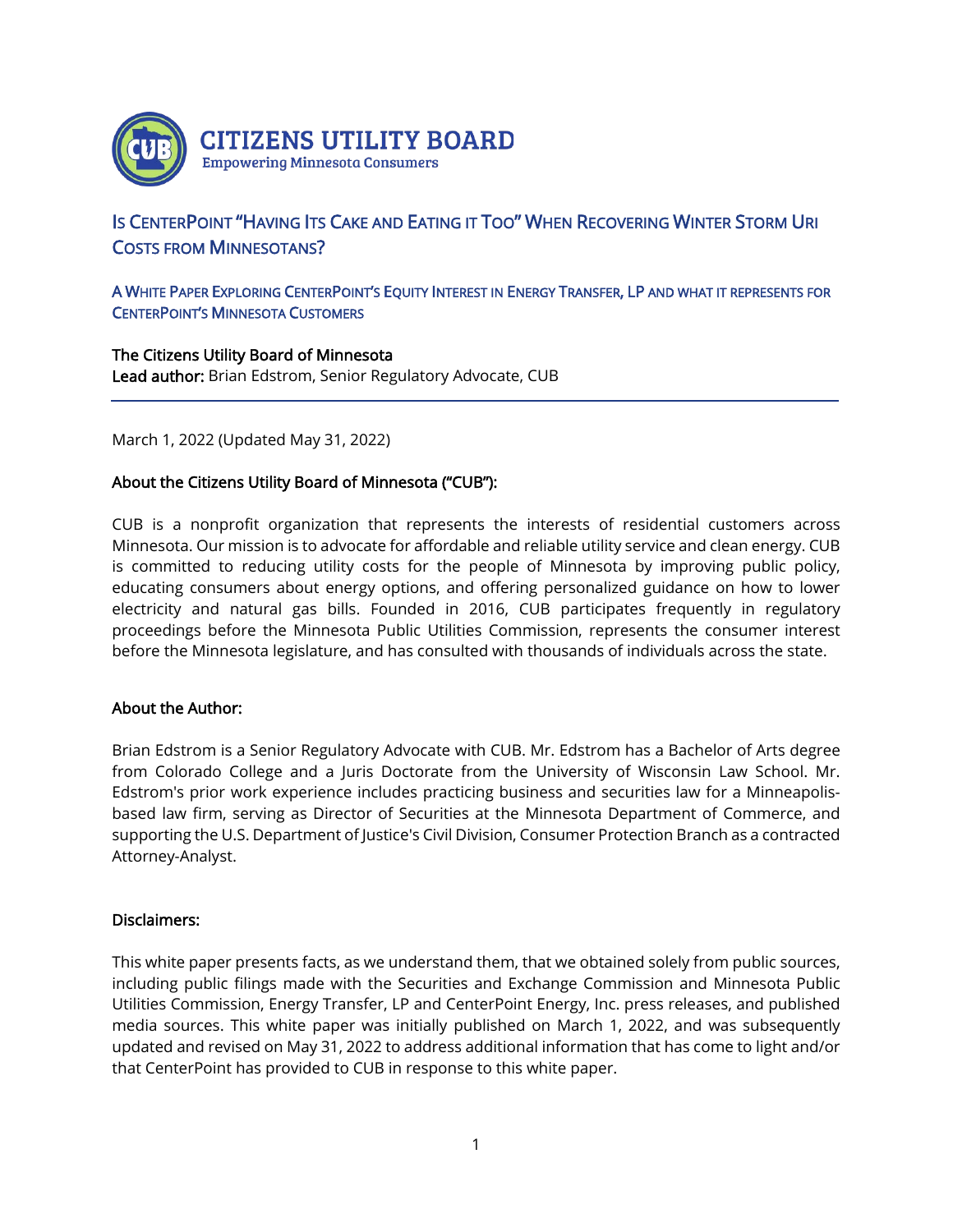# Contact Information:

Citizens Utility Board of Minnesota 332 Minnesota St., Suite W1360 St. Paul, MN 55101 651-300-4701 (main) [info@cubminnesota.org](mailto:info@cubminnesota.org) [www.cubminnesota.org](http://www.cubminnesota.org/)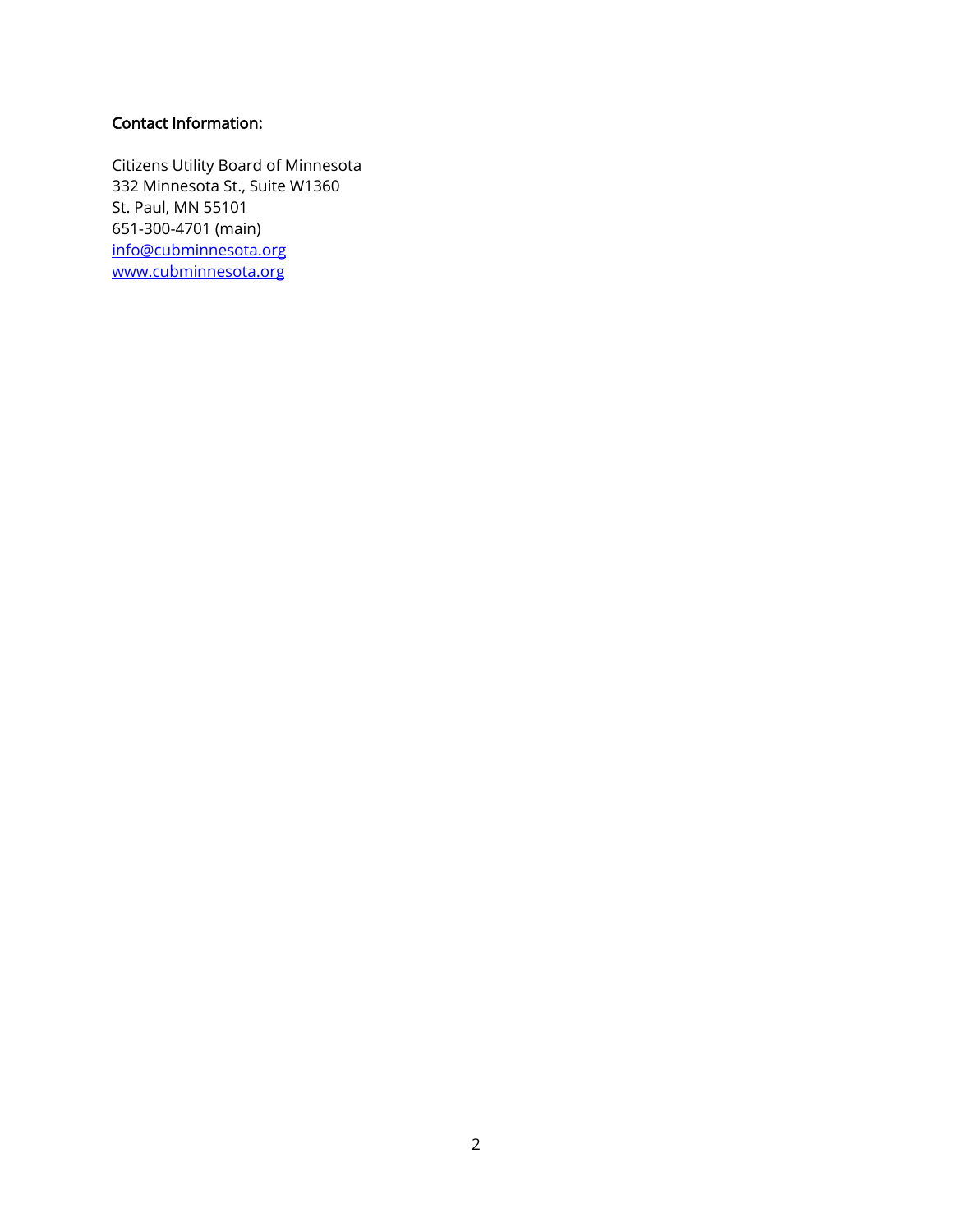#### Introduction

In February 2021, Winter Storm Uri caused temperatures to plummet across much of the United States. These widespread cold temperatures caused demand for natural gas to increase as households and businesses consumed more gas for heating purposes. Meanwhile, the cold weather also caused "freeze off" events at some natural gas generation and transportation systems particularly in Texas and other southern states—which reduced the available supply of natural gas. Finally, Winter Storm Uri coincided with the President's Day Holiday weekend, when there were limited opportunities for natural gas purchases and sales. These coinciding factors caused natural gas prices to spike to historic levels between February 13-17, 2021.

CenterPoint is now in the process of passing Winter Storm Uri-related costs through to its Minnesota customers: beginning in September 2021, most of CenterPoint's Minnesota customers began seeing a monthly surcharge appear on their natural gas bills for this purpose. [1](#page-2-0) That surcharge is currently scheduled to continue for a total of 63 months, subject to the outcome of a contested case proceeding reviewing the prudency of the company's spending. This proceeding (to which CUB is a party) is currently in process before the Minnesota Office of Administrative Hearings.<sup>[2](#page-2-1)</sup>

Meanwhile, some natural gas suppliers and transporters made enormous profits during the storm. Texas-based Energy Transfer, LP is among such entities. One of the largest midstream energy companies in North America, Energy Transfer owns and operates approximately 114,000 miles of pipelines.[3](#page-2-2) Energy Transfer made \$2.4 billion during Winter Storm Uri and posted quarterly net income of \$3.29 billion in the first quarter of 2021.<sup>4</sup> By comparison, Energy Transfer reported a net loss of \$855 million for the first quarter of 2020<sup>5</sup> and a net income of \$509 million for the last quarter of 2020.[6](#page-2-5) At least one Texas utility, CPS Energy, sued Energy Transfer for price gouging during Winter Storm Uri, noting in its lawsuit that gas prices CPS paid to Energy Transfer were 15,000% higher than

<span id="page-2-0"></span><sup>&</sup>lt;sup>1</sup> The surcharge is labeled "Feb 2021 Weather Event" on CenterPoint bills.

<span id="page-2-1"></span> $2$  The judges overseeing this proceeding released reports of their findings on May 24, 2022. Those reports include recommendations that will be reviewed by the Minnesota Public Utilities Commission (the "PUC" or the "Commission"), which ultimately has final say on whether CenterPoint will be permitted to recover the full amount of their storm-related costs from their customers. We anticipate the Commission will reach a decision on this matter in the summer of 2022.

<span id="page-2-2"></span><sup>&</sup>lt;sup>3</sup> Energy Transfer, Press Release: Energy Transfer Completes Acquisition of Enable Midstream (Dec. 2, 2021), available at <https://ir.energytransfer.com/news-releases/news-release-details/energy-transfer-completes-acquisition-enable-midstream> <sup>4</sup> Gerson Freitas Jr, "Energy Transfer Made \$2.4 Billion From Texas Winter Storm," BLOOMBERG (May 6, 2021), available at

<span id="page-2-3"></span>https://www.bloomberg.com/news/articles/2021-05-06/energy-transfer-made-2-4-billion-gain-from-texas-winter-storm.<br><sup>5</sup> Energy Transfer, Press Release: "Energy Transfer Reports First Quarter 2020 Results And Reduces Capital

<span id="page-2-4"></span><sup>11, 2020),</sup> available a[t https://ir.energytransfer.com/news-releases/news-release-details/energy-transfer-reports-first-quarter-](https://ir.energytransfer.com/news-releases/news-release-details/energy-transfer-reports-first-quarter-2020-results-and-reduces)[2020-results-and-reduces](https://ir.energytransfer.com/news-releases/news-release-details/energy-transfer-reports-first-quarter-2020-results-and-reduces)

<span id="page-2-5"></span><sup>6</sup> Energy Transfer, Press Release: "Energy Transfer Reports Fourth Quarter 2020 Results (Feb. 17, 2020), available at <https://ir.energytransfer.com/news-releases/news-release-details/energy-transfer-reports-fourth-quarter-2020-results>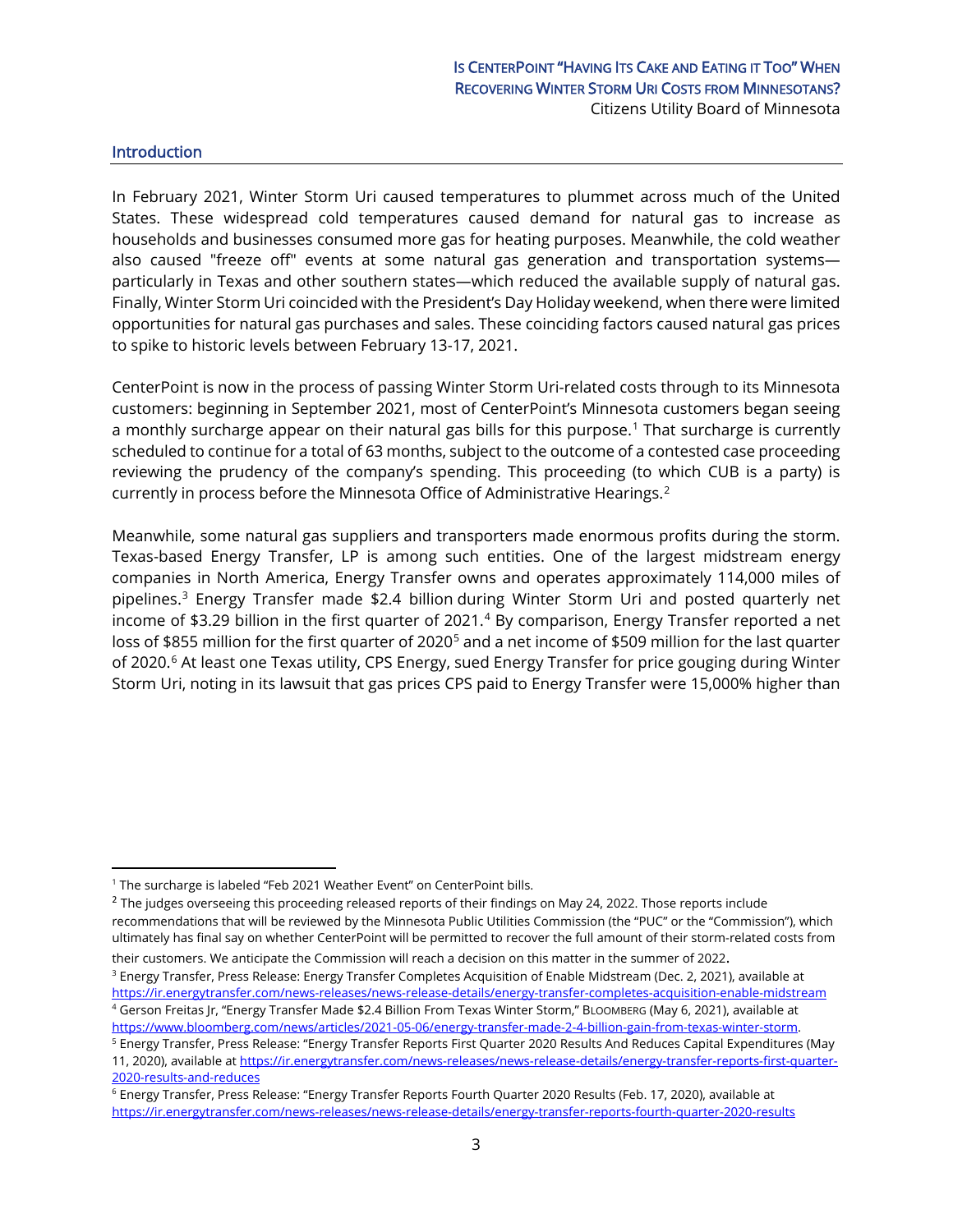## IS CENTERPOINT "HAVING ITS CAKE AND EATING IT TOO" WHEN RECOVERING WINTER STORM URI COSTS FROM MINNESOTANS? Citizens Utility Board of Minnesota

usual. [7](#page-3-0) A year after Winter Storm Uri, Texas power-generator Vistra Energy again accused Energy Transfer of price gouging ahead of a February 2022 winter storm, but later dropped those allegations. [8](#page-3-1)

On February 17, 2021—coincidentally, in the midst of Winter Storm Uri—CenterPoint's parent company, Texas-based CenterPoint Energy, Inc., issued a press release announcing its support for a proposed merger between CenterPoint Energy Inc.'s affiliate, Enable Midstream Partners, LP, and Energy Transfer.<sup>[9](#page-3-2)</sup> Prior to the merger closing, CenterPoint Energy Inc. owned 53.7% of the common units of Enable Midstream Partners, LP.<sup>[10](#page-3-3)</sup> According to a subsequent CenterPoint press release, this merger closed on December 2, 2021.<sup>[11](#page-3-4)</sup> Upon the merger closing, CenterPoint Energy, Inc. received \$5 million in cash and a significant equity interest in Energy Transfer in exchange for transferring CenterPoint Energy Inc.'s interest in Enable Midstream Partners to Energy Transfer. [12](#page-3-5) In the time since the merger closed, CenterPoint Energy, Inc. received approximately \$2.3 billion in gross proceeds – and \$1.3 billion in net, after-tax proceeds – through distributions on, and sales of, CenterPoint's equity interests in Energy Transfer.<sup>[13](#page-3-6)</sup>

Our intention in distributing this white paper is to present facts, as we understand them, about the merger involving CenterPoint and Energy Transfer and various transactions that have followed that merger. To be clear, our intention is not to accuse CenterPoint, either directly or implicitly, of engaging in price gouging or other unlawful activity, or to otherwise suggest CenterPoint intentionally exploited Winter Storm Uri to harm CenterPoint ratepayers. However, the facts presented in this white paper raise several concerns and questions that we believe warrant further explanation from CenterPoint, including the following:

• What is the exact total (both gross and net) of proceeds or earnings CenterPoint Energy, Inc. has received to date as a result of the merger involving CenterPoint and Energy Transfer, its

<span id="page-3-0"></span><sup>&</sup>lt;sup>7</sup> CPS Energy v. Houston Pipe Line Co., LP and Oasis Pipeline, LP, Plaintiff's Original Petition and Application for Temporary Restraining Order and Temporary Injunction, Cause No. 2021CI05138, Bexar County, Texas District Court (March 19, 2021), available at

[https://www.cpsenergy.com/content/dam/corporate/en/Documents/StormUpdates/Original%20Petition%20and%20App%20T](https://www.cpsenergy.com/content/dam/corporate/en/Documents/StormUpdates/Original%20Petition%20and%20App%20TRO%20TI%20without%20exhibits%20-%20Houston%20Pipe%20Line%20and%20Oasis%20Pipeline%20(3-19-2021)%20(002).pdf) [RO%20TI%20without%20exhibits%20-%20Houston%20Pipe%20Line%20and%20Oasis%20Pipeline%20\(3-19-](https://www.cpsenergy.com/content/dam/corporate/en/Documents/StormUpdates/Original%20Petition%20and%20App%20TRO%20TI%20without%20exhibits%20-%20Houston%20Pipe%20Line%20and%20Oasis%20Pipeline%20(3-19-2021)%20(002).pdf)

[<sup>2021\)%20\(002\).</sup>pdf;](https://www.cpsenergy.com/content/dam/corporate/en/Documents/StormUpdates/Original%20Petition%20and%20App%20TRO%20TI%20without%20exhibits%20-%20Houston%20Pipe%20Line%20and%20Oasis%20Pipeline%20(3-19-2021)%20(002).pdf) see also Bloomberg Wire, "'Disaster should not be a jackpot,' says San Antonio utility in lawsuit naming Energy Transfer, two others," THE DALLAS MORNING NEWS (Mar. 23, 2021), available at

[https://www.dallasnews.com/business/energy/2021/03/23/disaster-should-not-be-a-jackpot-says-san-antonio-utility-in](https://www.dallasnews.com/business/energy/2021/03/23/disaster-should-not-be-a-jackpot-says-san-antonio-utility-in-lawsuit-naming-energy-transfer-two-others/)[lawsuit-naming-energy-transfer-two-others/;](https://www.dallasnews.com/business/energy/2021/03/23/disaster-should-not-be-a-jackpot-says-san-antonio-utility-in-lawsuit-naming-energy-transfer-two-others/) Emily Baucum, "Lawsuit reveals shocking timeline of rising power prices during February freeze," News 4 San Antonio (Jan. 11, 2022), available a[t https://news4sanantonio.com/news/trouble](https://news4sanantonio.com/news/trouble-shooters/lawsuit-reveals-shocking-timeline-of-rising-power-prices-during-february-freeze)[shooters/lawsuit-reveals-shocking-timeline-of-rising-power-prices-during-february-freeze.](https://news4sanantonio.com/news/trouble-shooters/lawsuit-reveals-shocking-timeline-of-rising-power-prices-during-february-freeze)

<span id="page-3-1"></span><sup>8</sup> Naureen S. Malik and Mark Chediak, "Vistra Accuses Energy Transfer of Price Gouging Before Storm," YAHOO! FINANCE (Feb. 2, 2022), available at [https://finance.yahoo.com/news/vistra-accuses-energy-transfer-price-201722587.html;](https://finance.yahoo.com/news/vistra-accuses-energy-transfer-price-201722587.html) see also Naureen S. Malik, "Vistra Drops Price-Gouging Complaint Against Energy Transfer," BLOOMBERG (Feb. 10, 2022), available at [https://news.yahoo.com/vistra-drops-price-gouging-complaint-164553911.html.](https://news.yahoo.com/vistra-drops-price-gouging-complaint-164553911.html)

<span id="page-3-2"></span><sup>&</sup>lt;sup>9</sup> CenterPoint Energy, Press Release: "CenterPoint Energy Announces Its Support of the Proposed Merger Between Enable Midstream Partners, LP and Energy Transfer LP" (Feb. 17, 2021), available at [https://investors.centerpointenergy.com/news](https://investors.centerpointenergy.com/news-releases/news-release-details/centerpoint-energy-announces-its-support-proposed-merger-between)[releases/news-release-details/centerpoint-energy-announces-its-support-proposed-merger-between.](https://investors.centerpointenergy.com/news-releases/news-release-details/centerpoint-energy-announces-its-support-proposed-merger-between)  $\overline{10}$  Id.

<span id="page-3-4"></span><span id="page-3-3"></span><sup>&</sup>lt;sup>11</sup> CenterPoint Energy, Press Release: "CenterPoint Energy Begins Exit of Midstream Following Energy Transfer's Completed Acquisition of Enable Midstream Partners" (Dec. 2, 2021), available a[t https://investors.centerpointenergy.com/news](https://investors.centerpointenergy.com/news-releases/news-release-details/centerpoint-energy-begins-exit-midstream-following-energy)[releases/news-release-details/centerpoint-energy-begins-exit-midstream-following-energy.](https://investors.centerpointenergy.com/news-releases/news-release-details/centerpoint-energy-begins-exit-midstream-following-energy)

<span id="page-3-5"></span> $12$  *Id.* 

<span id="page-3-6"></span><sup>&</sup>lt;sup>13</sup> See the remainder of the white paper for further facts and sources supporting these calculations.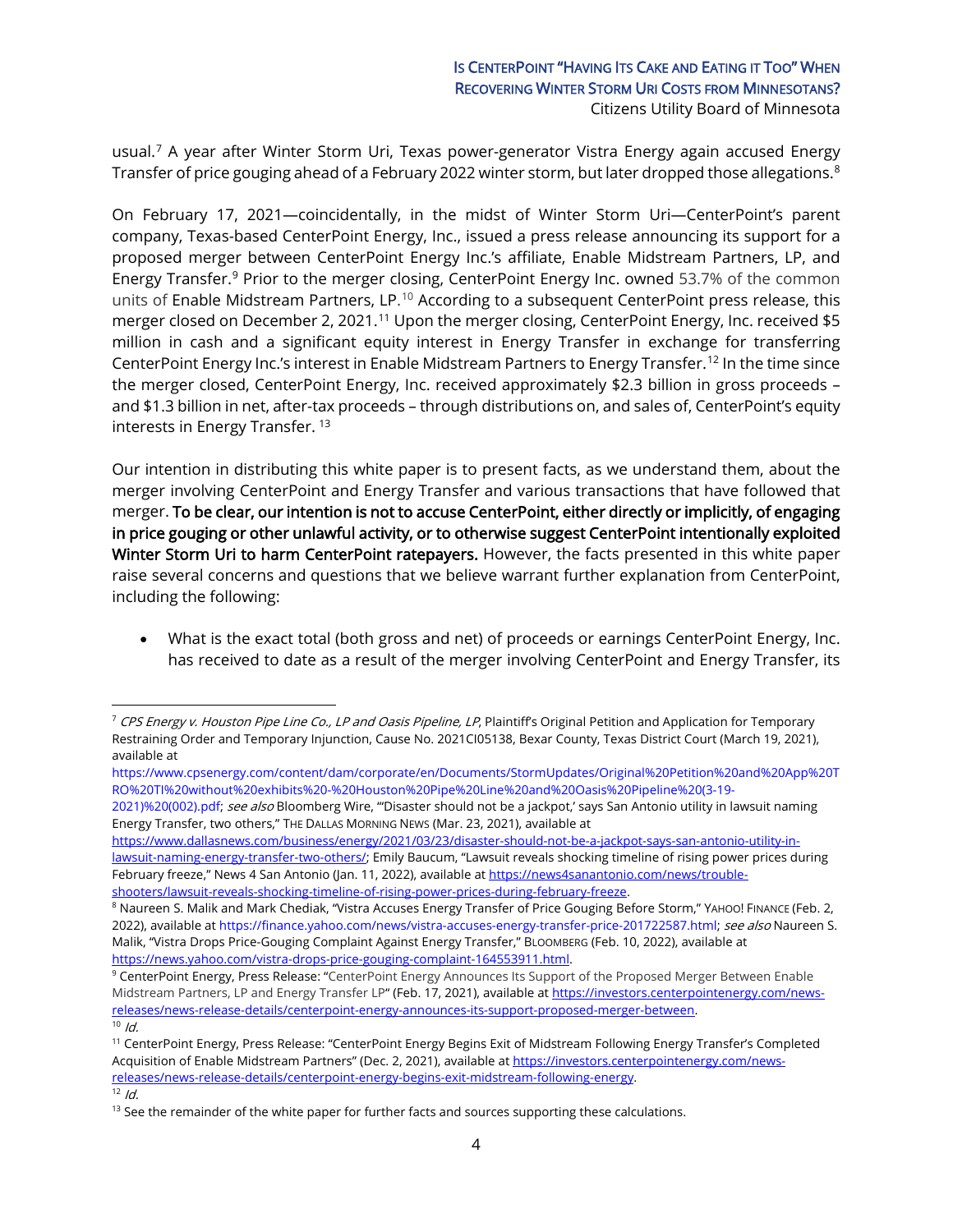financial interests in Energy Transfer, and/or its subsequent sale or liquidation of Energy Transfer equity interests?

- What is the estimated amount of proceeds or earnings CenterPoint Energy, Inc. expects to receive in the future through its financial interest in Energy Transfer (including any future liquidation or sale of such interest)?
- Do CenterPoint's Minnesota customers/ratepayers benefit from the merger involving Energy Transfer? If so, how?
- How do revenue and earnings CenterPoint received through the merger, its financial interest in Energy Transfer, and/or subsequent sales of its interest in Energy Transfer affect CenterPoint's need to recover Winter Storm Uri-related costs from Minnesotans?
- How do revenue and earnings CenterPoint received through the merger, its equity interest in Energy Transfer, and/or subsequent sales of its interest in Energy Transfer affect CenterPoint's need to raise Minnesotans' rates?
- Does CenterPoint's financial interest in Energy Transfer create a conflict of interest for CenterPoint to participate in regulatory investigations of price-gouging or market manipulation during Winter Storm Uri (or in subsequent extreme weather events, including the winter storm affecting Texas in February 2022)?
- Does CenterPoint's financial interest in Energy Transfer create a conflict of interest for CenterPoint to pursue contract, or other private, claims (if any exist) against Energy Transfer or other entities involved in the sale, storage, or transport of natural gas during Winter Storm Uri?
- Does CenterPoint's affiliation with Energy Transfer create a conflict of interest for CenterPoint to negotiate terms in new or renewed contracts with Energy Transfer that allow CenterPoint to better protect ratepayers from financial harm arising from future price spike events?

After CUB initially published this White Paper on March 1, 2022, CenterPoint filed written responses to the above questions in Minnesota Public Utilities Docket 22-28. Those responses are enclosed as Attachment A to the updated version of this White Paper.

#### Procedural History at the Minnesota Public Utilities Commission

Between February 13-17, 2021, Winter Storm Uri coincided with the 2021 President's Day Holiday weekend. Due to widespread demand for natural gas coinciding with reduced supply, prices on natural gas spot markets spiked to historic levels. Prices at natural gas delivery points to Minnesota increased to as much as \$231 per dekatherm ("Dth"), as compared to the forecasted February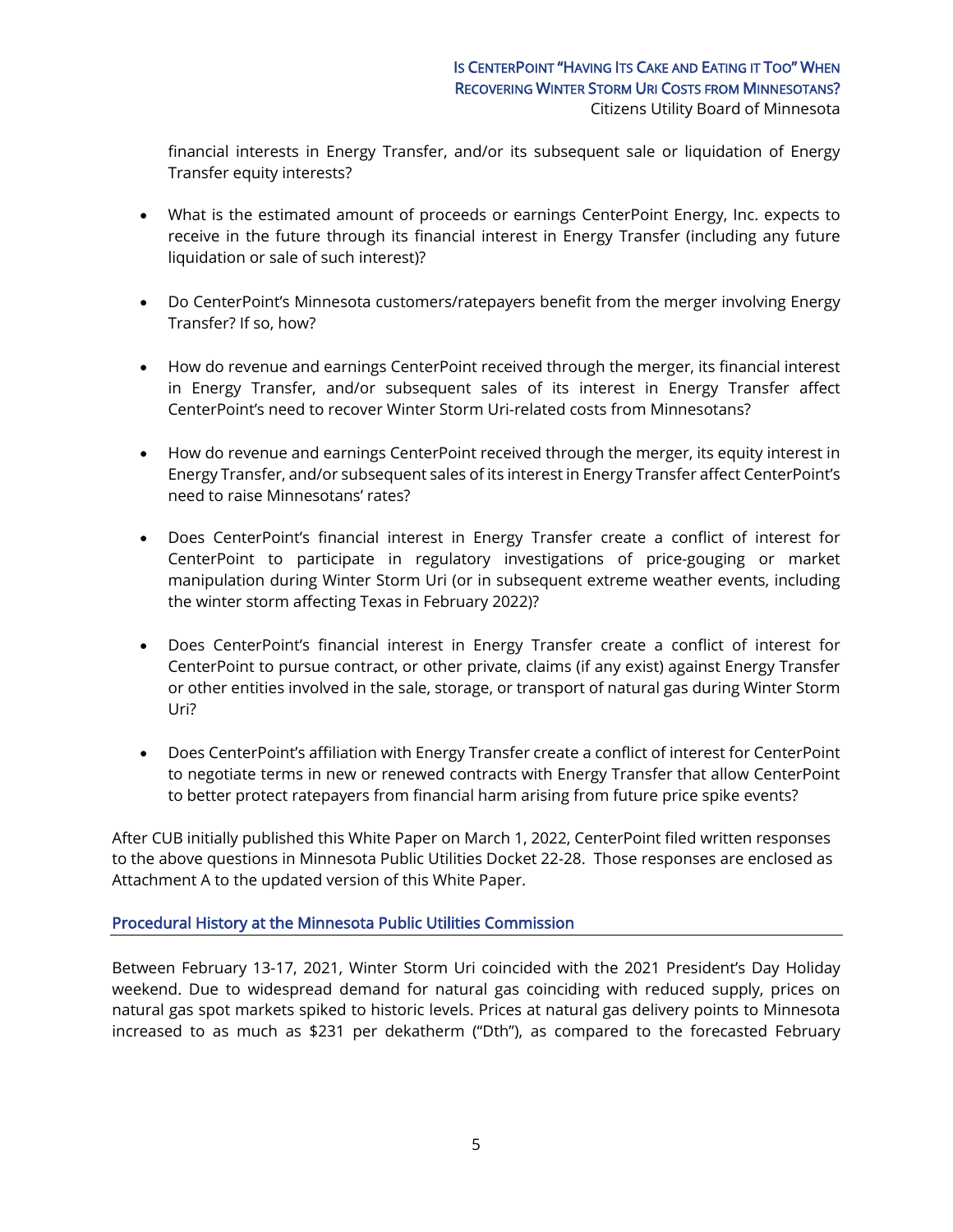weighted average cost of gas at \$3.06 per Dth.<sup>[14](#page-5-0)</sup> This price spike caused several of Minnesota's natural gas utilities—including CenterPoint—to incur substantial costs procuring and delivering gas to Minnesotans.

CenterPoint Energy Resources Corp., d/b/a CenterPoint Energy Minnesota Gas, a Delaware corporation ("CERC"), is an indirect, wholly-owned subsidiary of CenterPoint Energy, Inc., a Texas corporation. [15](#page-5-1) For simplicity, our references to "CenterPoint" and the "Company" throughout the remainder of this whitepaper refer, unless otherwise indicated, collectively to CenterPoint Energy, Inc. and its subsidiaries, including CERC. A more detailed explanation of CenterPoint's corporate structure is available in its most recent 10-K filing.<sup>16</sup> CenterPoint is the largest natural gas utility serving Minnesota, providing natural gas to approximately 890,000 Minnesota customers. CenterPoint is a public utility, as that term is defined in Minn. Stat. 216B.02, subd. 4 and, as such, is regulated by the Minnesota Public Utilities Commission.

On March 16, 2021, CenterPoint filed a petition with the Commission seeking expedited recovery of \$500 million in Winter Storm Uri-related costs from its Minnesota customers.[17](#page-5-3) In July 2021, CenterPoint revised its calculation of costs incurred providing gas to Minnesotans between the narrower timeframe of February 13-17, 2021 to be \$466,083,062. [18](#page-5-4)

On May 6, 2021, CenterPoint held a quarterly earnings call to communicate with CenterPoint shareholders and potential investors.[19](#page-5-5) In this call, CenterPoint President and CEO, David Lesar, discussed the impact of Winter Storm Uri on the company's ability to generate revenue and earnings for its shareholders. For example, he said, "[b]ecause the higher natural gas costs are pass through costs for our business [i.e., because costs are passed through to CenterPoint's customers], they did not impact this quarter's utility results" and "[w]e are off to a great start for the year. So let's check the utility earnings box as being on track."[20](#page-5-6)

On August 5, 2021, the Minnesota Public Utilities Commission held a public hearing to evaluate the Winter Storm Uri-related costs that CenterPoint (along with three other impacted Minnesota natural gas utilities<sup>[21](#page-5-7)</sup>) incurred. The primary objective of the hearing was to determine whether and how the impacted utilities would be permitted to recover extraordinary storm-related costs from their

[https://efiling.web.commerce.state.mn.us/edockets/searchDocuments.do?method=showPoup&documentId=%7bE09C7D7A-](https://efiling.web.commerce.state.mn.us/edockets/searchDocuments.do?method=showPoup&documentId=%7bE09C7D7A-0000-C638-91C4-35FC42A94574%7d&documentTitle=20217-175872-02)[0000-C638-91C4-35FC42A94574%7d&documentTitle=20217-175872-02.](https://efiling.web.commerce.state.mn.us/edockets/searchDocuments.do?method=showPoup&documentId=%7bE09C7D7A-0000-C638-91C4-35FC42A94574%7d&documentTitle=20217-175872-02)

<span id="page-5-5"></span><sup>19</sup> CenterPoint Energy Inc, Q1 2021 Earnings Call (May 6, 2021), transcript available at

<span id="page-5-0"></span><sup>&</sup>lt;sup>14</sup> In the Matter of the Petition of CenterPoint Energy for Approval of a Recovery Process for Cost Impacts Due to February Extreme Gas Market Conditions, MPUC Docket No. G008/M-21-138, CenterPoint Petition (March 16, 2021) ("CenterPoint Petition"), p. 1.

<span id="page-5-1"></span><sup>&</sup>lt;sup>15</sup> A more detailed explanation of CenterPoint's corporate structure can be found in CenterPoint Energy Inc.'s Form 10-K Annual Report for the Fiscal Year Ended December 31, 2021 (Feb. 22, 2022), available at

<span id="page-5-2"></span>[https://www.sec.gov/ix?doc=/Archives/edgar/data/1130310/000113031022000023/cnp-20211231.htm.](https://www.sec.gov/ix?doc=/Archives/edgar/data/1130310/000113031022000023/cnp-20211231.htm)  $16$  Id.

<span id="page-5-3"></span><sup>&</sup>lt;sup>17</sup> See generally, CenterPoint Petition.

<span id="page-5-4"></span><sup>&</sup>lt;sup>18</sup> CenterPoint Energy, Comments in Response to the Minnesota Public Utilities Commission's May 19, 2021 Notice, Docket No. 21-138 (July 6, 2021), p. 3 and Exhibit 1, available at

[https://investors.centerpointenergy.com/static-files/08c25333-f801-4736-8569-491082f5d555.](https://investors.centerpointenergy.com/static-files/08c25333-f801-4736-8569-491082f5d555)  $20$  Id.

<span id="page-5-7"></span><span id="page-5-6"></span><sup>&</sup>lt;sup>21</sup> The other impacted regulated utilities are Xcel Energy, Minnesota Energy Resources Corporation (MERC), and Great Plains Natural Gas Co.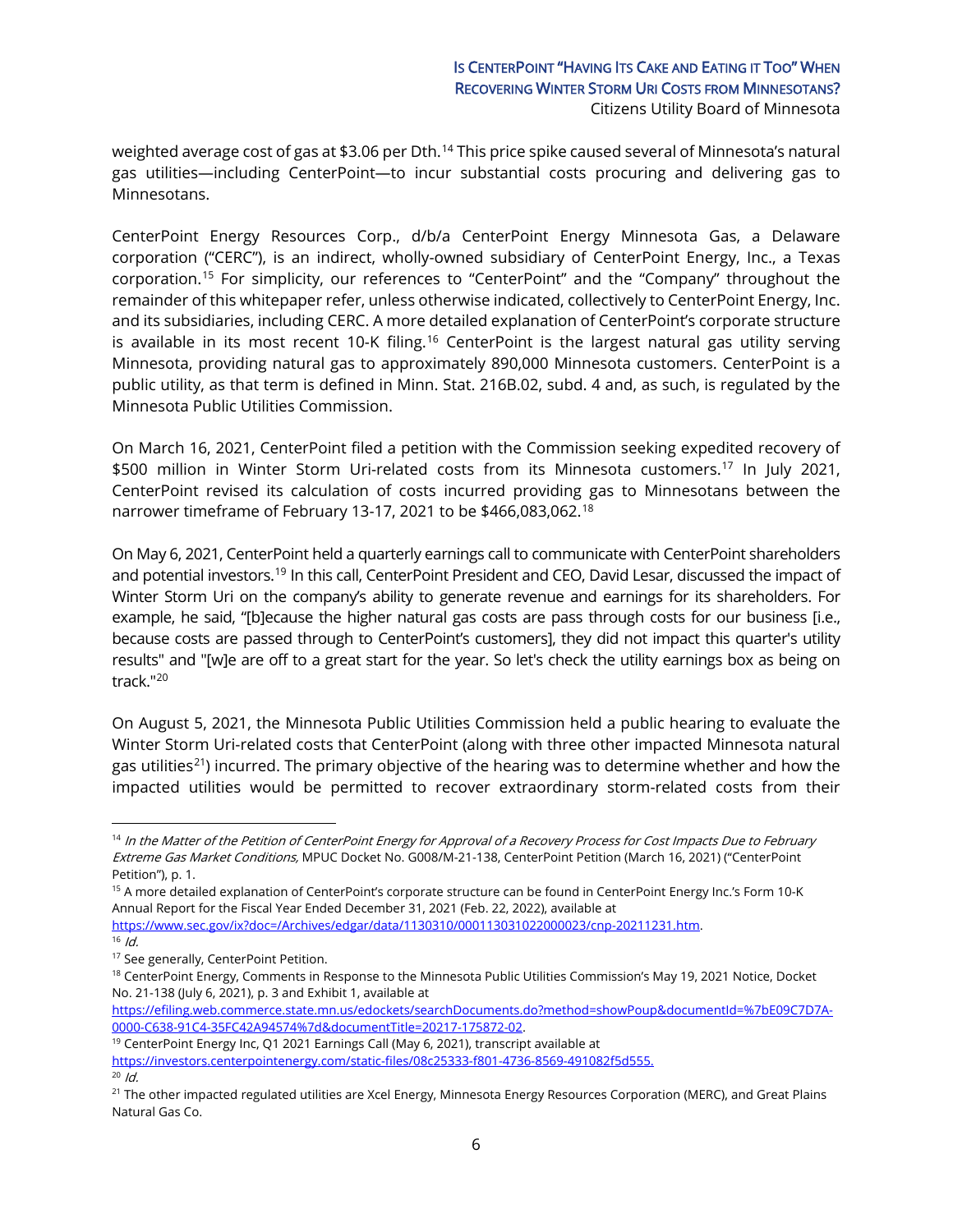# IS CENTERPOINT "HAVING ITS CAKE AND EATING IT TOO" WHEN RECOVERING WINTER STORM URI COSTS FROM MINNESOTANS?

Citizens Utility Board of Minnesota

Minnesota customers. The Commission first defined "extraordinary costs" to be "the margin between \$20/dekatherm and the actual average price experienced by the utilities" during the timeframe of February 13-17, 2021 (the "Extraordinary Costs").<sup>[22](#page-6-0)</sup> Under this definition, CenterPoint incurred approximately \$409 million in Extraordinary Costs.<sup>[23](#page-6-1)</sup> The Commission then permitted the impacted utilities to begin recovering non-extraordinary costs (those not meeting the above definition) through a standard, automatic "true-up" mechanism, while Extraordinary Costs would be recovered via separate, volumetric surcharges added to customers' bills.<sup>[24](#page-6-2)</sup> The Commission also referred an ongoing "prudency review" of the impacted utilities' Extraordinary Costs to a contested case proceeding before the Minnesota Office of Administrative Hearings for further record development.[25](#page-6-3) In that contested case proceeding, the impacted utilities—including CenterPoint—bear the burden of proving the decisions and actions that led to them incurring Extraordinary Costs were prudent. If they are unable to meet that burden, the Commission may ultimately "disallow" recovery of some Extraordinary Costs. CUB is a party to this contested case proceeding, which is ongoing as of the date of this document.

During the August 5, 2021 hearing, several of Minnesota's Commissioners expressed frustration and dismay over the impact Winter Storm Uri will have on Minnesotans if the impacted utilities are permitted to recover all their Extraordinary Costs from Minnesota customers. In closing comments, some Commissioners also disapprovingly referenced statements made by corporate officers about how the storm would affect their business. For example, Chair Katie Sieben alluded to CenterPoint CEO David Lesar's comment quoted above, saying she "was really troubled" by Mr. Lesar's suggestion that "all costs are recoverable [from customers]." She went on to say, that "[Mr. Lesar] did not understand the legal framework we have in Minnesota, and [while] that may fly in Texas, […] it won't fly, or won't be reasonable, if that [argument is what] comes back to us from a contested case." $^{26}$  $^{26}$  $^{26}$ Further, Commissioner John Tuma referenced a *Bloomberg* article<sup>[27](#page-6-5)</sup> discussing the \$2.4 billion in profits Energy Transfer received during the February storm. Commissioner Tuma noted of Energy Transfer:

That's the thing that I carry into this that is probably the heaviest on my heart: we allowed people like [Energy Transfer co-CEO, Tom Long] to reach into the pockets of our ratepayers and reap unreasonable and egregious profits. It's mind-boggling to me that this happened. […] To paraphrase Mr. Long, [Energy Transfer] played by the rules – unfortunately, rules they set, in a market they created. And that's the part that really bothers me. I've seen this happen before. I'm not too young to remember Enron.<sup>[28](#page-6-6)</sup>

<span id="page-6-0"></span><sup>&</sup>lt;sup>22</sup> Minnesota Public Utilities Commission, Order Granting Variances and Authorizing Modified Cost Recovery Subject to Prudence Review, and Notice of And Order for Hearing, Docket No. 21-135 (Aug. 30, 2021), p. 20.

<span id="page-6-1"></span> $23$  *Id.* 

<span id="page-6-2"></span> $24$  *Id.* 

<span id="page-6-3"></span> $25$  *Id.*, p. 22.

<span id="page-6-4"></span> $^{26}$  A webcast of this hearing is available a[t https://minnesotapuc.granicus.com/MediaPlayer.php?view\\_id=2&clip\\_id=1510.](https://minnesotapuc.granicus.com/MediaPlayer.php?view_id=2&clip_id=1510) Chair Sieben made these comments near the 3:08 minute mark.

<span id="page-6-5"></span><sup>&</sup>lt;sup>27</sup> Kevin Crowley, Naureen S Malik, and Mark Chediak, "Gas Sellers Reaped \$11 Billion Windfall During Texas Freeze," BLOOMBERG (July 9, 2021), available at [https://www.bloomberg.com/news/articles/2021-07-09/gas-sellers-reaped-11-billion](https://www.bloomberg.com/news/articles/2021-07-09/gas-sellers-reaped-11-billion-windfall-during-texas-freeze)[windfall-during-texas-freeze](https://www.bloomberg.com/news/articles/2021-07-09/gas-sellers-reaped-11-billion-windfall-during-texas-freeze)

<span id="page-6-6"></span><sup>&</sup>lt;sup>28</sup> A webcast of this hearing is available a[t https://minnesotapuc.granicus.com/MediaPlayer.php?view\\_id=2&clip\\_id=1510](https://minnesotapuc.granicus.com/MediaPlayer.php?view_id=2&clip_id=1510) Commissioner Tuma made these comments near the 2:40 minute mark.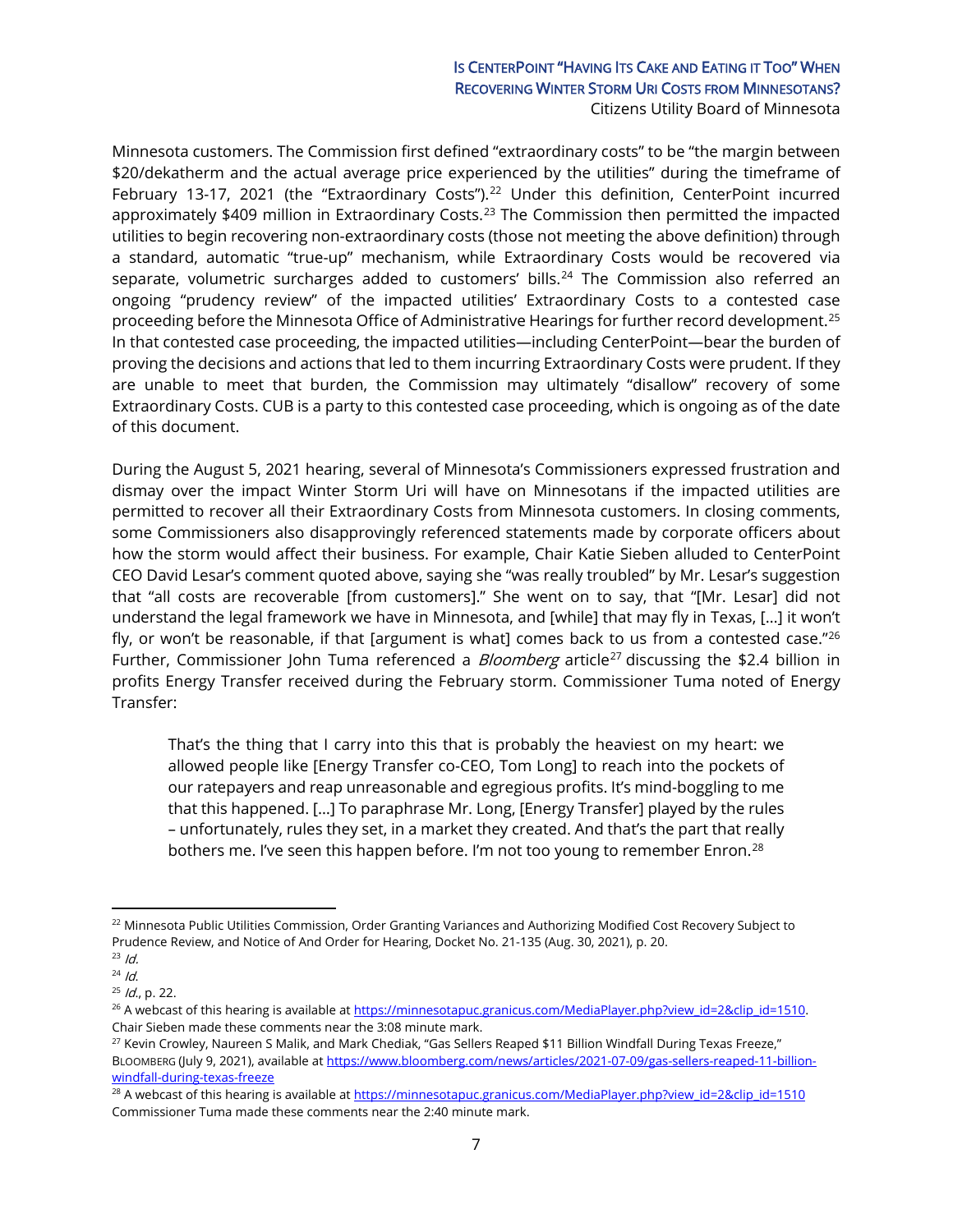It is unclear whether Commissioner Tuma (or any other Commissioner) was aware that CenterPoint had supported a pending merger involving a CenterPoint affiliate and Energy Transfer when he made this statement.

## The Merger involving CenterPoint and Energy Transfer

Energy Transfer, LP is a publicly traded, Fortune 500, Delaware limited partnership headquartered in Texas (together with its wholly owned subsidiaries, "Energy Transfer"). According to Energy Transfer's website, "Energy Transfer is one of the largest and most diversified midstream energy companies in North America with approximately 114,000 miles of pipelines and associated energy infrastructure across 41 states transporting the oil and gas products that make our lives possible." <sup>[29](#page-7-0)</sup> Approximately [30](#page-7-1)% of the nation's natural gas and crude oil moves through Energy Transfer pipelines. $30$ 

According to statements made in its Quarter 1, 2021 Earnings Call, Energy Transfer earned "approximately \$2.4 billion from [Winter Storm Uri] for full-year 2021, inclusive of \$100 million of expenses, which may be incurred throughout 2021, related to the storm."[31](#page-7-2) Energy Transfer reported its 2021 First Quarter net income to be "\$3.29 billion, an increase of \$4.14 billion compared to the same period the previous year."<sup>[32](#page-7-3)</sup> In a press release reporting these results, Energy Transfer indicates that these Quarter 1 financial results "reflected the one-time impacts of [Winter Storm Uri] and reliable operations of [Energy Transfer]'s flexible, well-maintained asset base, particularly its storage and transportation facilities in Texas."[33](#page-7-4)

On December 2, 2021, CenterPoint issued a press release<sup>[34](#page-7-5)</sup> announcing the completion of the merger involving Energy Transfer, which it described in more detail in a December 3, 2021 SEC filing.[35](#page-7-6) Energy Transfer also issued a press release announcing the merger.  $36$  Oklahoma-based business and legal news source, The Journal Record, summarized the terms of the merger as follows:

CenterPoint's 53.7% of Enable common units converted into 201 million Energy Transfer (ET) common units. The settlement of CenterPoint's previously announced contingent forward sale for 50 million ET common units, representing approximately 25% of CenterPoint's ownership in ET common units, was triggered upon completion of the merger between Enable and ET.

<span id="page-7-6"></span><sup>35</sup> CenterPoint Energy, Inc., Form 4, Statement of Changes in Beneficial Ownership (Dec. 3, 2021), available at [https://www.sec.gov/Archives/edgar/data/0001591763/000089924321046821/0000899243-21-046821-index.html.](https://www.sec.gov/Archives/edgar/data/0001591763/000089924321046821/0000899243-21-046821-index.html)

<span id="page-7-0"></span><sup>&</sup>lt;sup>29</sup> See <https://www.energytransfer.com/> (last visited Feb. 10, 2022).

<span id="page-7-1"></span> $30$  *Id.* 

<span id="page-7-2"></span><sup>&</sup>lt;sup>31</sup> Energy Transfer's (ET) Management on Q1 2021 Results - Earnings Call Transcript (May 6, 2021), transcript available at https://ir.energytransfer.com/static-files/93baa9e3-688a-428a-989c-59b8ddd768d9.

<span id="page-7-3"></span><sup>32</sup> Energy Transfer, Press Release: "Energy Transfer Reports First Quarter 2021 Results" (May 6, 2021), available at [https://ir.energytransfer.com/news-releases/news-release-details/energy-transfer-reports-first-quarter-2021-results.](https://ir.energytransfer.com/news-releases/news-release-details/energy-transfer-reports-first-quarter-2021-results)  $33$   $\overline{1}$ d.

<span id="page-7-5"></span><span id="page-7-4"></span><sup>34</sup> CenterPoint Energy, Press Release: "CenterPoint Energy Begins Exit of Midstream Following Energy Transfer's Completed Acquisition of Enable Midstream Partners" (Dec. 2, 2021), available a[t https://investors.centerpointenergy.com/news](https://investors.centerpointenergy.com/news-releases/news-release-details/centerpoint-energy-begins-exit-midstream-following-energy)[releases/news-release-details/centerpoint-energy-begins-exit-midstream-following-energy.](https://investors.centerpointenergy.com/news-releases/news-release-details/centerpoint-energy-begins-exit-midstream-following-energy)

<span id="page-7-7"></span><sup>&</sup>lt;sup>36</sup> Energy Transfer, Press Release: "Energy Transfer Completes Acquisition of Enable Midstream" (Dec. 2, 2021), available at [https://ir.energytransfer.com/news-releases/news-release-details/energy-transfer-completes-acquisition-enable-midstream.](https://ir.energytransfer.com/news-releases/news-release-details/energy-transfer-completes-acquisition-enable-midstream)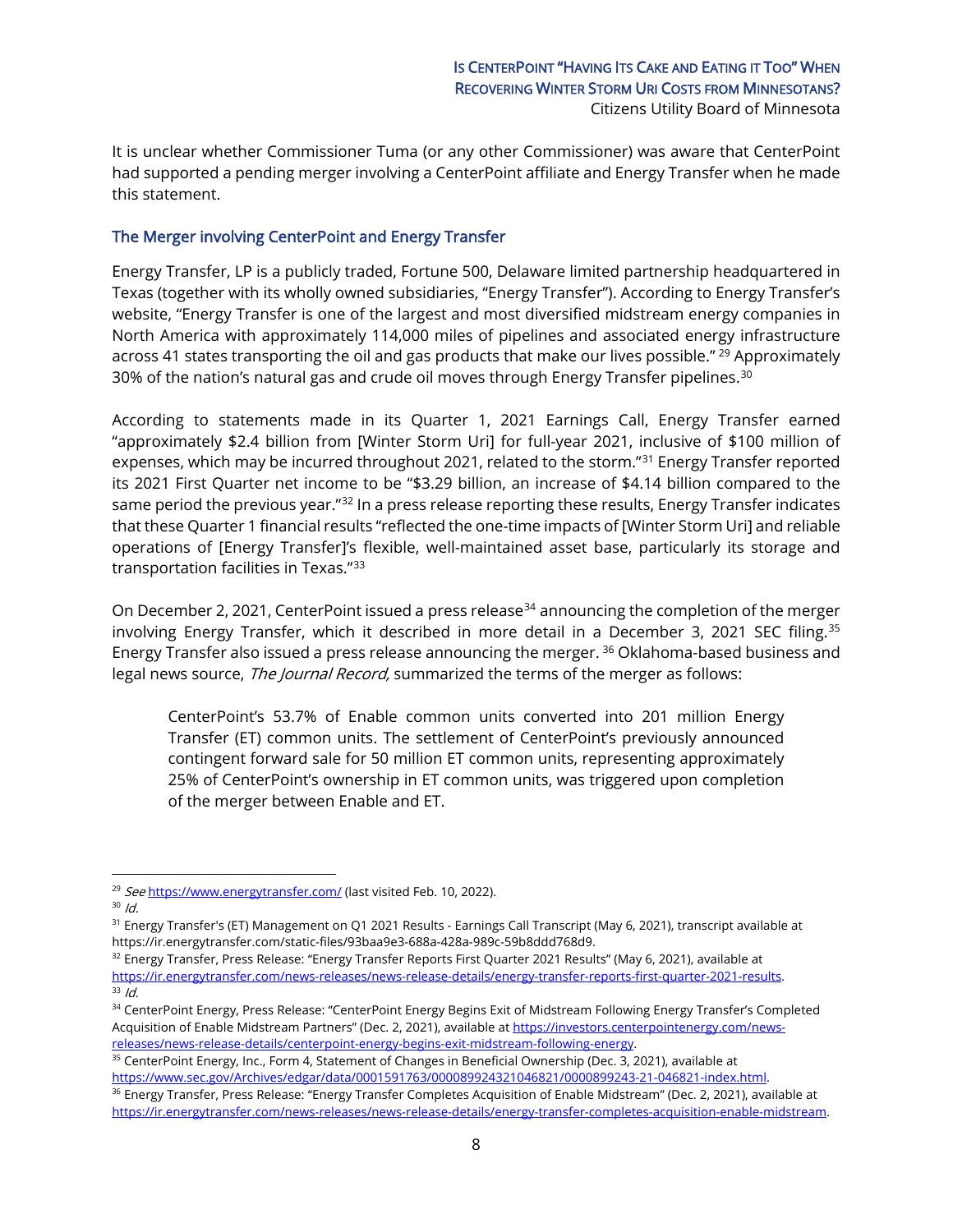CenterPoint also received \$5 million in cash in exchange for its Enable general partner interest and ET Series G Fixed-Rate Reset Cumulative Redeemable Perpetual Preferred units with a liquidation preference of approximately \$385 million in exchange for the \$363 million liquidation preference of Enable Series A Fixed-to-Floating Non-Cumulative Redeemable Perpetual Preferred units owned by CenterPoint.[37](#page-8-0)

According to a Beneficial Ownership report CenterPoint filed on December 10, 2021: "CenterPoint Energy Midstream, Inc. ('CNP Midstream'), of which CenterPoint Energy, Inc. ('CenterPoint') is the Parent Holding Company, was the record owner of 200,999,768 Common Units of Energy Transfer LP [...] on December 2, 2021."<sup>[38](#page-8-1)</sup>

On January 3, 2022, CenterPoint filed a Petition with the Commission seeking approval of an affiliated interest agreement between CenterPoint and Energy Transfer.<sup>[39](#page-8-2)</sup> This filing was triggered by the requirement found in Minn. Stat. 216B.48, subd. 3, which requires regulated utilities to obtain the Commission's approval before entering into an "affiliated interest contract." According to the filing, CenterPoint owned 6.52% of the total outstanding common units of Energy Transfer on December 2, 2021 (the date the merger closed).<sup>[40](#page-8-3)</sup>

As is evident from the above descriptions, the merger is complicated; it involves multiple contracts between CenterPoint Energy, Inc., Energy Transfer, LP, subsidiaries of both entities, Enable Midstream Partners, and other parties. CUB has not reviewed all these contracts. At a high level, the terms of the merger relevant to this white paper, as we understand them, can be simplified as follows: (1) CenterPoint conveyed all of its ownership interest in Enable Midstream Partners to Energy Transfer; (2) in exchange, Energy Transfer conveyed to CenterPoint: \$5 million; 6.52% of Energy Transfer's then outstanding common units (think of "common units" as loosely equivalent to common stock in a corporation); and a right to convert to cash additional equity in Energy Transfer (the Series G Preferred Units) worth about \$385 million.

#### CenterPoint Securities and Asset Sales following Merger involving Energy Transfer

On December 7, 2021, Energy Transfer issued a press release announcing that CenterPoint Energy Midstream, Inc., would be offering to sell 86,956,522 Energy Transfer common units for gross

<span id="page-8-0"></span><sup>&</sup>lt;sup>37</sup> Business Wire, "Enable, Energy Transfer merger complete; CenterPoint reduces midstream exposure, "THE JOURNAL RECORD (Dec. 3, 2021), available a[t https://journalrecord.com/2021/12/03/enable-energy-transfer-merger-complete-centerpoint](https://journalrecord.com/2021/12/03/enable-energy-transfer-merger-complete-centerpoint-reduces-midstream-exposure/)[reduces-midstream-exposure/.](https://journalrecord.com/2021/12/03/enable-energy-transfer-merger-complete-centerpoint-reduces-midstream-exposure/)

<span id="page-8-1"></span><sup>&</sup>lt;sup>38</sup> CenterPoint Energy, Inc., Schedule 13G Beneficial Ownership Report (Dec. 10, 2021), Ex-99.2, available at [https://www.sec.gov/Archives/edgar/data/0001130310/000119312521354009/0001193125-21-354009-index.html.](https://www.sec.gov/Archives/edgar/data/0001130310/000119312521354009/0001193125-21-354009-index.html)

<span id="page-8-2"></span><sup>&</sup>lt;sup>39</sup> CenterPoint Energy Resources Corp., d/b/a CenterPoint Energy Minnesota Gas, Petition of CenterPoint Energy Resources Corp. d/b/a CenterPoint Energy Minnesota Gas, for Approval of an Affiliated Interest Agreement Between CenterPoint Energy Minnesota Gas and Energy Transfer LP, Docket No. 22-28 (Jan. 3, 2022). See also Minnesota Department of Commerce, PUBLIC Comments of the Minnesota Department of Commerce, Docket 22-28 (Jan. 31, 2022) (showing the agreement in question was a gas supply agreement between CenterPoint Energy Resources Corp, a subsidiary of CenterPoint Energy, Inc., and ETC Marketing Ltd, a subsidiary of Energy Transfer).

<span id="page-8-3"></span> $40$  Id, p. 2. (further showing that CenterPoint's ownership decreased to 1.66% of Energy Transfer's total outstanding common units following CenterPoint's sale of some of those units in December 2021).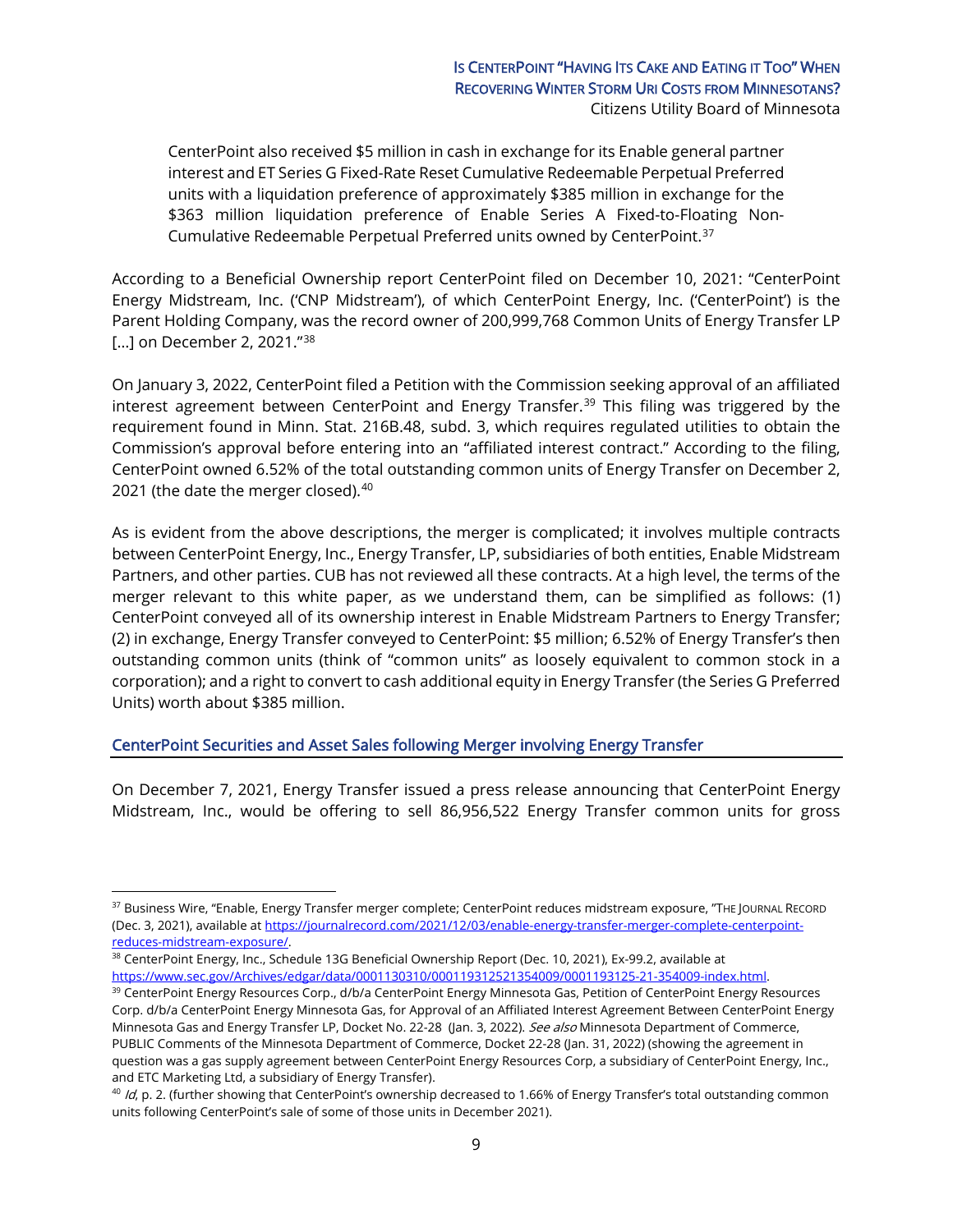proceeds of \$665,217,393.<sup>[41](#page-9-0)</sup> The announcement further provided that CenterPoint had granted underwriters of this sale a 30-day option to purchase up to 13,043,478 additional common units from CenterPoint "at the public offering price less underwriting discounts and commissions."[42](#page-9-1)

On December 13, 2021, CenterPoint Energy, Inc. filed a Form 8-K noting that the Company completed the sale of 192,390 of its Energy Transfer Series G Preferred Units "for gross proceeds of approximately \$193.4 million."[43](#page-9-2)

On Jan 25, 2022, Energy Transfer announced a distribution of \$0.175 per Energy Transfer common unit for the fourth quarter ending December 31, 2021, which will be paid on February 18, 2022 to unitholders of record as of the close of business on February 8, 2022.<sup>[44](#page-9-3)</sup> This represents a 15% increase from the previous quarterly distribution.<sup>[45](#page-9-4)</sup> In a January 25, 2022 article on the distribution, *Bloomberg* described Energy Transfer as "cash-rich" and noted that Energy Transfer will be "reporting a record annual profit next month, boosted by sales of gas at skyrocketing prices during last February's Texas freeze."[46](#page-9-5)

On February 22, 2022, CenterPoint filed a 10-K annual report with the Securities and Exchange Commission. According to the filing, "In December 2021, [the Company] completed sales of 150 million Energy Transfer Common Units (inclusive of the Energy Transfer Common Units sold pursuant to the Forward Sale Agreement) and 192,390 Energy Transfer Series G Preferred Units for net proceeds of \$1,320 million."[47](#page-9-6) The 10-K reported three dates in December 2021 when these sales occurred:

- 1) on December 8, 2021, the Company sold 50,000,000 Energy Transfer Common Units for \$384 million;
- 2) on December 10, 2021, the Company sold 100,000,000 Energy Transfer Common Units for \$745 million; and
- 3) on December 13, 2021, the Company sold 192,390 Series G Preferred Units for \$191 million.<sup>[48](#page-9-7)</sup>

The Company also reported in its 10-K that, as of December 31, 2021, it owned 50,999,768 shares of Energy Transfer common units and 192,390 shares of Energy Transfer Series G Preferred Units.<sup>[49](#page-9-8)</sup> The

<span id="page-9-2"></span><sup>43</sup> CenterPoint Energy, Inc. Form 8-K (Dec. 13, 2021), available at https://www.sec.gov/Archives/edgar/data/0001130310/000119312521355555/d193146d8k.htm.

<span id="page-9-0"></span><sup>41</sup> Energy Transfer, Press Release: "Energy Transfer Announces Pricing of Secondary Public Offering of Common Units" (Dec. 7, 2021), available at [https://ir.energytransfer.com/news-releases/news-release-details/energy-transfer-announces-pricing](https://ir.energytransfer.com/news-releases/news-release-details/energy-transfer-announces-pricing-secondary-public-offering)[secondary-public-offering.](https://ir.energytransfer.com/news-releases/news-release-details/energy-transfer-announces-pricing-secondary-public-offering)

<span id="page-9-1"></span> $42$  *Id.* 

<span id="page-9-3"></span><sup>&</sup>lt;sup>44</sup> Energy Transfer, Press Release: Energy Transfer Announces Increase in Quarterly Cash Distribution (Jan 25, 2022), available a[t https://ir.energytransfer.com/news-releases/news-release-details/energy-transfer-announces-increase-quarterly-cash](https://ir.energytransfer.com/news-releases/news-release-details/energy-transfer-announces-increase-quarterly-cash-distribution)[distribution.](https://ir.energytransfer.com/news-releases/news-release-details/energy-transfer-announces-increase-quarterly-cash-distribution)

<span id="page-9-4"></span> $45$  Id.

<span id="page-9-5"></span><sup>46</sup> Gerson Freitas Jr., "Cash-rich Energy Transfer Set for Highest Return in Sector," BLOOMBERG (Jan 25, 2022), available at [https://www.bloomberg.com/news/articles/2022-01-25/cash-rich-energy-transfer-set-for-the-highest-return-in](https://www.bloomberg.com/news/articles/2022-01-25/cash-rich-energy-transfer-set-for-the-highest-return-in-sector?utm_campaign=socialflow-organic&utm_source=twitter&cmpid=socialflow-twitter-business&utm_medium=social&utm_content=business)[sector?utm\\_campaign=socialflow-organic&utm\\_source=twitter&cmpid=socialflow-twitter](https://www.bloomberg.com/news/articles/2022-01-25/cash-rich-energy-transfer-set-for-the-highest-return-in-sector?utm_campaign=socialflow-organic&utm_source=twitter&cmpid=socialflow-twitter-business&utm_medium=social&utm_content=business)[business&utm\\_medium=social&utm\\_content=business.](https://www.bloomberg.com/news/articles/2022-01-25/cash-rich-energy-transfer-set-for-the-highest-return-in-sector?utm_campaign=socialflow-organic&utm_source=twitter&cmpid=socialflow-twitter-business&utm_medium=social&utm_content=business)

<span id="page-9-6"></span><sup>47</sup> CenterPoint Energy Inc., Form 10-K Annual Report for the Fiscal Year Ended December 31, 2021 (Feb. 22, 2022) p. 41, available at <https://www.sec.gov/ix?doc=/Archives/edgar/data/1130310/000113031022000023/cnp-20211231.htm>48 Id., p. 145.

<span id="page-9-8"></span><span id="page-9-7"></span> $49$  *Id.*, p. 146.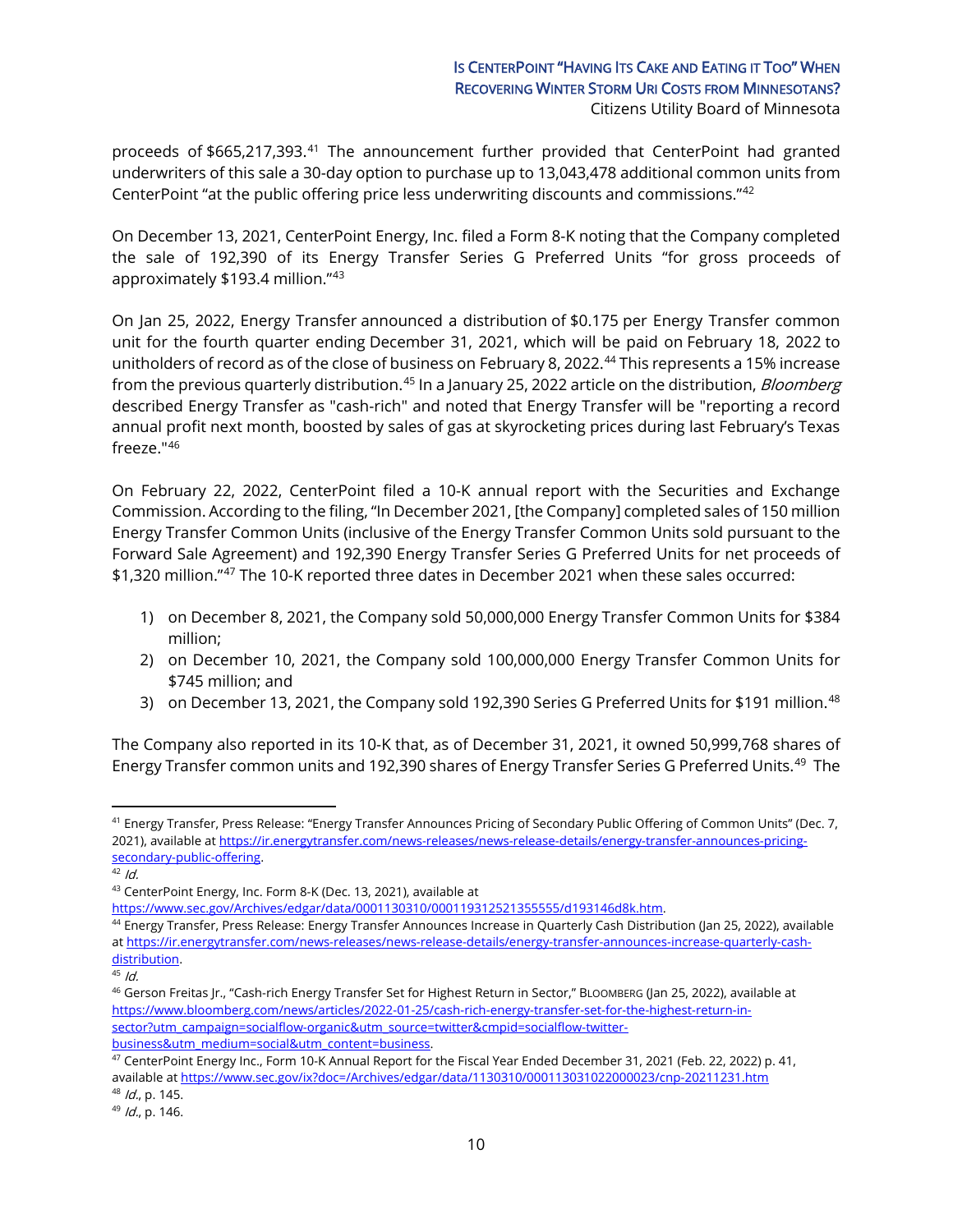Company indicated in its 10-K that its "anticipated 2022 cash needs" will be met, in part, with "distributions from Energy Transfer or proceeds from future dispositions of Energy Transfer Common Units or Energy Transfer Series G Preferred Units.["50](#page-10-0)

In its Q1 2022 10-Q filing, the Company reported that it sold its remaining 50,999,668 Energy Transfer common units and its remaining 192,390 Energy Transfer Series G Preferred Units for combined net proceeds of \$702 million.<sup>[51](#page-10-1)</sup>

Based on the above information, it appears CenterPoint may have received the following amounts through or following the merger involving Energy Transfer.

| \$5,000,000       | cash upon merger closing                                            |
|-------------------|---------------------------------------------------------------------|
| \$384,000,000     | Dec. 8, 2021 sale of 50,000,000 Energy Transfer common units        |
| \$745,000,000     | Dec. 10, 2021 sale of 100,000,000 Energy Transfer common units      |
| \$191,000,000     | Dec. 13, 2021 sale of 192,390 Series G preferred units              |
| \$8,924,959       | distribution on remaining 50,999,768 Energy Transfer common units   |
| \$515,000,000     | Feb. and March 2022 sale of 50,999,768 Energy Transfer common units |
| $+$ \$187,000,000 | March 2022 sale of 192,390 Energy Transfer Series G preferred units |
|                   |                                                                     |

## \$2,335,924,959 Total

Our calculations of the above amounts assume the following:

- To the extent there were discrepancies between the Company's 10-K filing and earlier-filed 8- K reports, we assumed information included in the 10-K filing was correct;
- The Company sold common units and Series G preferred units on the dates, and for the amounts, reported in its 2021 year-end 10-K filing and in its 2022 Q1 10-Q filing; and
- The Company held 50,999,768 as of the close of business on February 8, 2022 and was therefore eligible to receive a distribution on those units that was paid on February 18, 2022 under the terms described in Energy Transfer's January 25, 2021 press release.

We also again note that the above amounts are gross amounts (unless otherwise indicated). They may not account for all fees associated with these events or all related indebtedness of CenterPoint Energy, Inc. or its subsidiaries. The above amounts also do not account for any value lost by virtue of CenterPoint no longer holding an equity interest in Enable Midstream Partners, LP following the merger. Calculating net proceeds resulting from the merger involves a more complicated financial analysis than we are able to perform.

However, CenterPoint's corporate officers have made statements suggesting the net proceeds CenterPoint made through the merger and its subsequent sales of Energy Transfer equity were substantial. For example, on February 22, 2022, CenterPoint held an earnings call reporting information on the company's financial results for the full year of 2021, including the fourth quarter.

<span id="page-10-0"></span> $10^{50}$  *Id.*, p. 56

<span id="page-10-1"></span><sup>51</sup> CenterPoint Energy, Inc., Q1 2022 Quarterly Report (May 3, 2022), p. 53, available at <https://investors.centerpointenergy.com/static-files/b113f1b>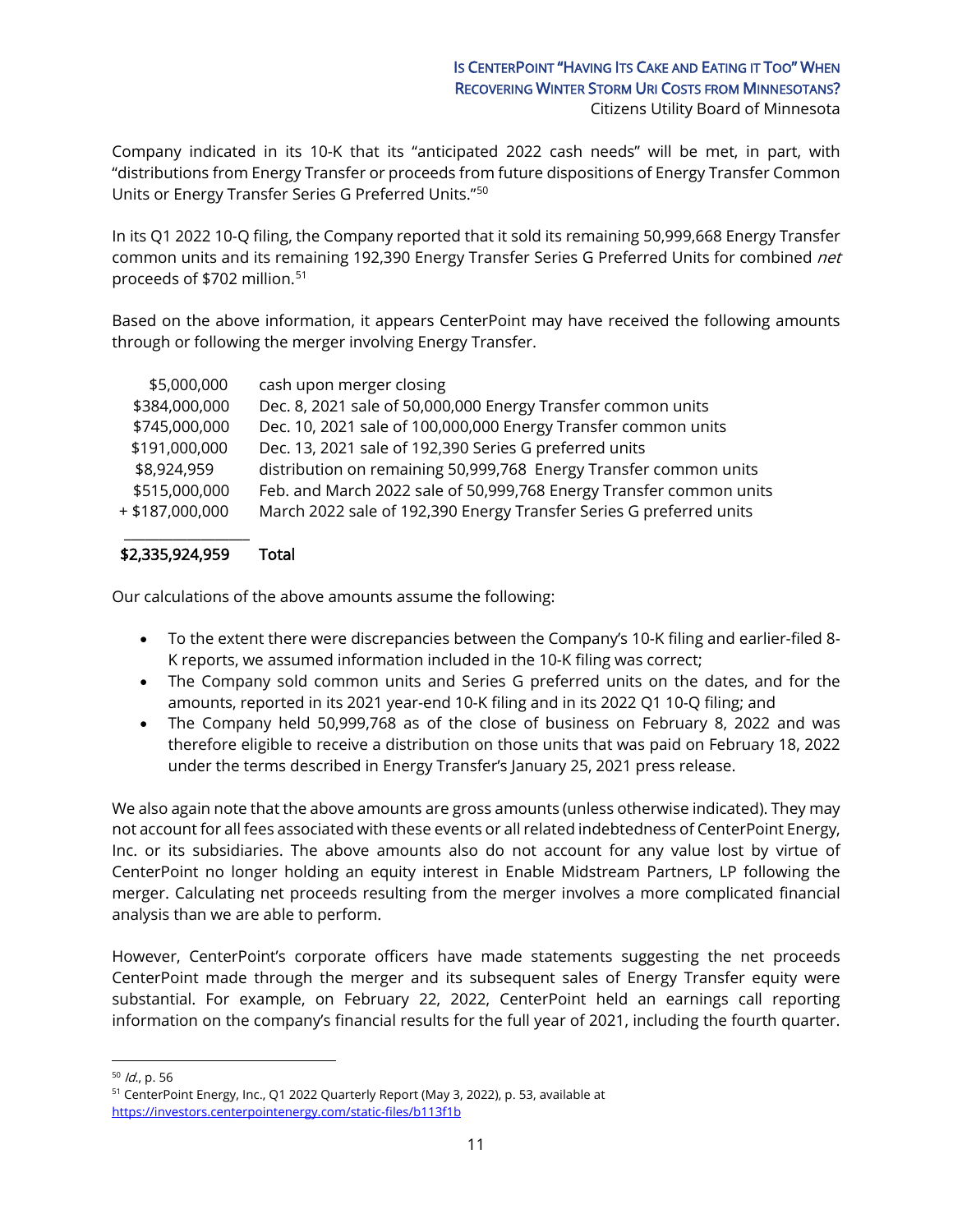In this call, CenterPoint's Chief Executive Officer cited the merger amongst CenterPoint's 2021 accomplishments and noted, "2021 was a great year for CenterPoint with quarter after quarter of meeting or exceeding expectations."[52](#page-11-0) Later in the call, CenterPoint's Chief Financial Officer noted:

After closing the [merger], we completed sales of a portion of our Energy Transfer securities and inclusive of the previously announced forward sale of common units, we have now sold approximately 70% of our interest in Energy Transfer, which includes half of the Energy Transfer Series G preferred units and 150 million common units, for nearly \$800 million of net after-tax proceeds which were used to pay down parent level debt. $53$ 

Online trade publication, T&D World, included the following statement in its summary of CenterPoint's 2021 Fourth Quarter earnings results:

For the fourth quarter, CenterPoint produced a profit of \$641 million, more than four times its year-prior number thanks to a big gain related to the recently completed merger of Enable Midstream Partners, in which CenterPoint held a majority stake, with Energy Transfer LP.[54](#page-11-2)

Finally, in a May 3, 2022 Earnings Call with CenterPoint Energy, Inc. shareholders and investors, CenterPoint's CEO described the net proceeds CenterPoint earned as a result of the merger as follows:

Within four months of the merger between Enable and Energy Transfer, we sold 100% of our common units at a 20% premium to Energy Transfer's unit price when the transaction was announced last February. Not a bad outcome for those shareholders who thought we would never get out of this investment, let alone receive approximately \$1.3B of net after-tax proceeds from it.<sup>[55](#page-11-3)</sup>

#### Overlap with CenterPoint's Rate Case Filing

Meanwhile, on November 1, 2021, CenterPoint filed a general rate case with the Commission, seeking approval to increase its Minnesota revenues by approximately 6.5%.<sup>[56](#page-11-4)</sup> In this filing, CenterPoint explained that the rate increase request was largely driven by the need for "increased capital investment and associated cost of service increases (including return, depreciation expense, and property taxes), and increased operations and maintenance expense."[57](#page-11-5) While that petition is pending Commission approval, CenterPoint proposed an interim rate hike of about 5.1%.<sup>[58](#page-11-6)</sup> (Minnesota law allows utilities to charge interim rates while proposed rate increases are pending Commission final approval; if final rates are lower than the interim rates, customers receive refunds with interest.)

<span id="page-11-0"></span><sup>52</sup> CenterPoint Energy Inc., Fourth Quarter 2021 Earnings Conference Call, (Feb. 22, 2022), transcript available at [https://investors.centerpointenergy.com/static-files/2140c431-cb18-4125-b43d-2a4850dabda4.](https://investors.centerpointenergy.com/static-files/2140c431-cb18-4125-b43d-2a4850dabda4)

<span id="page-11-1"></span> $53$  *id.* 

<span id="page-11-2"></span><sup>54</sup> Geert De Lombaerde, "CenterPoint Eyes More Regional Master Energy Plans," T&DWORLD (Feb. 22, 2022), available at https://www.tdworld.com/utility-business/article/21234220/centerpoint-eyes-more-regional-master-energy-plans.<br><sup>55</sup> CenterPoint Q1 2022 Earnings Call Transcript (May 3, 2022), available at https://investors.centerpointenerg

<span id="page-11-3"></span>[files/915538cc-d869-43d4-9b46-306cf6a42651](https://investors.centerpointenergy.com/static-files/915538cc-d869-43d4-9b46-306cf6a42651)

<span id="page-11-4"></span><sup>&</sup>lt;sup>56</sup> See generally MN PUC Docket No. G-008/GR-21-435.

<span id="page-11-5"></span><sup>57</sup> CenterPoint Energy Exhibit 1 (Singleton Direct), p. 21-22, MN PUC Docket No. G-008/GR-21-435.

<span id="page-11-6"></span><sup>58</sup> Id.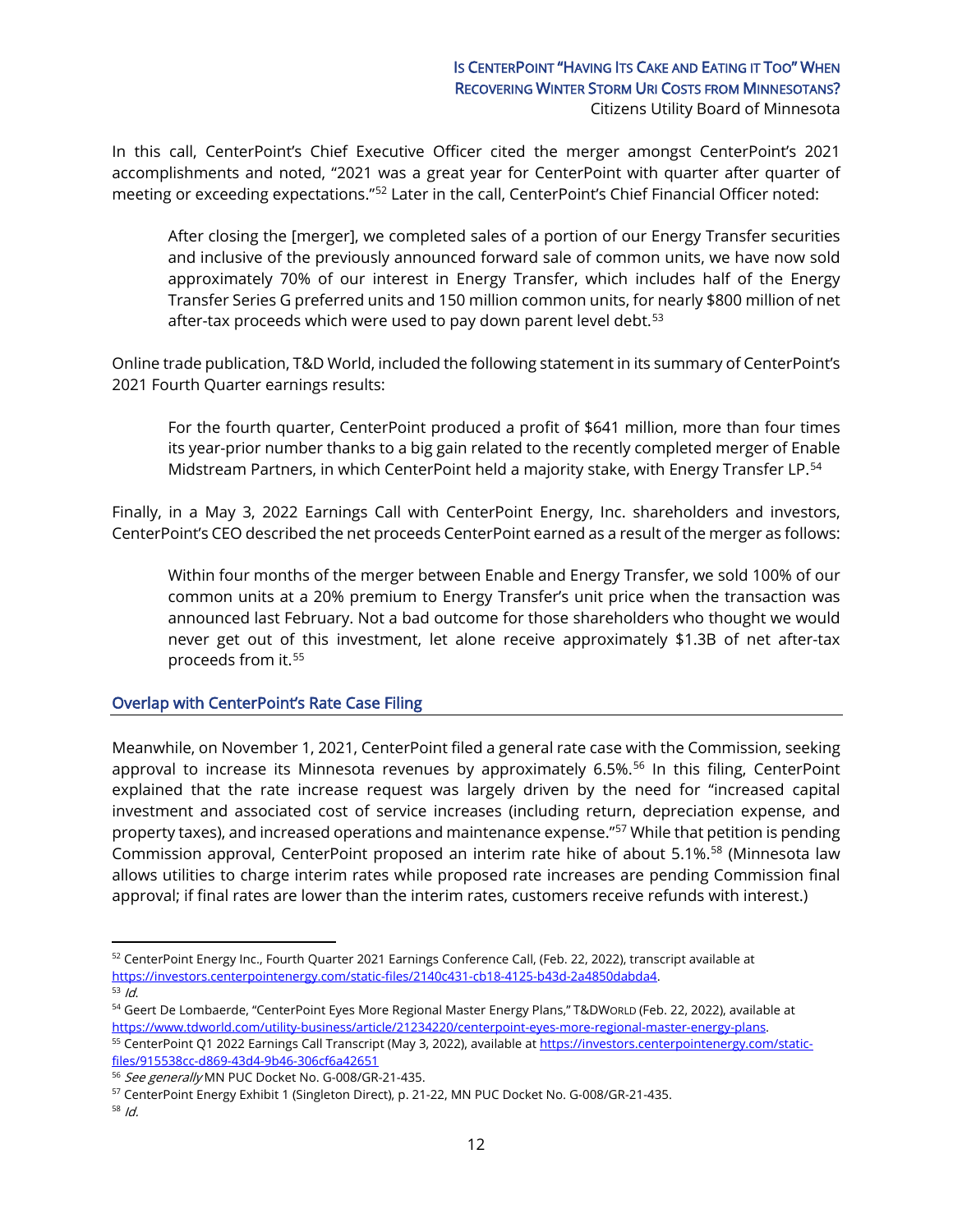## IS CENTERPOINT "HAVING ITS CAKE AND EATING IT TOO" WHEN RECOVERING WINTER STORM URI COSTS FROM MINNESOTANS? Citizens Utility Board of Minnesota

On the same day CenterPoint filed its rate case, CenterPoint also filed a proposed rate "Stabilization Plan" offering to withdraw its 6.5% rate increase request in exchange for a smaller increase of about 3.9%.[59](#page-12-0) Among other things, the Stabilization Plan would have also extended the recovery period for CenterPoint to recover its Winter Storm Uri-related costs from 27 to 63 months.<sup>[60](#page-12-1)</sup>

On December 2, 2021, the Commission decided unanimously to not approve CenterPoint's proposed Stabilization Plan.<sup>[61](#page-12-2)</sup> However, in an order setting interim rates and allowing CenterPoint's general rate case to proceed, the Commission adopted aspects of the Stabilization Plan.<sup>[62](#page-12-3)</sup> Pointing to ongoing hardships associated with the COVID-19 pandemic and recent inflation in energy prices, the Commission took the unusual step of finding that "exigent circumstances" exist for Minnesota's ratepayers.<sup>[63](#page-12-4)</sup> Under these circumstances, the Commission limited CenterPoint's interim rate increase for residential customers to 3.9% instead of the 5.1% increase CenterPoint had requested.<sup>[64](#page-12-5)</sup> Finally, the Commission ordered that recovery of CenterPoint's Winter Storm Uri-related surcharges be stretched over 63 months, rather than 27 months. As stated previously, the total amount CenterPoint is permitted to recover through those surcharges remains subject to an ongoing prudency review before the Minnesota Office of Administrative Hearings.

As a result of its reduced interim rate increase, CenterPoint gas rates increased by about \$2.40 per month for the average Minnesota household beginning in January 2022. On April 8, 2022, CenterPoint and other parties to the general rate case proposed joint recommendations to the Commission to approve settlement of the rate case. If approved by the Commission, the settlement would raise CenterPoint's authorized ratepayer revenue by \$48.5 million, which will cause the average residential customer's bill to rise \$2.70 per month on an annualized basis.<sup>[65](#page-12-6)</sup>

Neither the interim rate increase nor the longer-term increase includes or accounts for Winter Storm Uri-related surcharges, nor does it account for the generally rising cost of natural gas that has also been reflected in increases to Minnesotans' natural gas bills in recent months. [66](#page-12-7)

#### Other Issues

Since CUB first published this white paper, CenterPoint has faced additional criticism for the compensation of its CEO, David Lesar. Specifically, energy watchdog, Energy and Policy Institute, published a report showing that Lesar's 2021 compensation was far higher than that of executives of

<span id="page-12-0"></span><sup>59</sup> See generally MN PUC Docket No. G-008/M-21-755.

<span id="page-12-1"></span><sup>&</sup>lt;sup>60</sup> Minnesota Public Utilities Commission, Order Denying Rate Stabilization Plan But Extending Amortization Period, MN PUC Docket No. G-008/M-21-755 (Dec. 30, 2021).

<span id="page-12-2"></span><sup>&</sup>lt;sup>61</sup> See Minnesota Public Utilities Commission, Minutes - December 2, 2021 Minutes, MN PUC Docket No. G-008/GR-21-435 (Dec 17, 2021).

<span id="page-12-3"></span><sup>62</sup> Minnesota Public Utilities Commission, Order Setting Interim Rates, Docket No. G-008/GR-21-435 (Dec. 30, 2021).

<span id="page-12-4"></span> $63$  *Id.*, pp. 4-5.

<span id="page-12-5"></span> $64$  *Id.*, p. 7.

<span id="page-12-6"></span><sup>&</sup>lt;sup>65</sup> Mike Hughlett, "Under new settlement, CenterPoint's residential customers would get 3.9% increase in monthly bills," STARTRIBUNE (March 14, 2022).

<span id="page-12-7"></span><sup>&</sup>lt;sup>66</sup> See, e.g., Deanna Weniger, "Energy costs rising, a double whammy for Twin Cities homeowners already behind due to the pandemic," PIONEER PRESS (Feb. 2, 2022), available a[t https://www.twincities.com/2022/02/02/mn-energy-costs-rising-natural](https://www.twincities.com/2022/02/02/mn-energy-costs-rising-natural-gas/)[gas/.](https://www.twincities.com/2022/02/02/mn-energy-costs-rising-natural-gas/)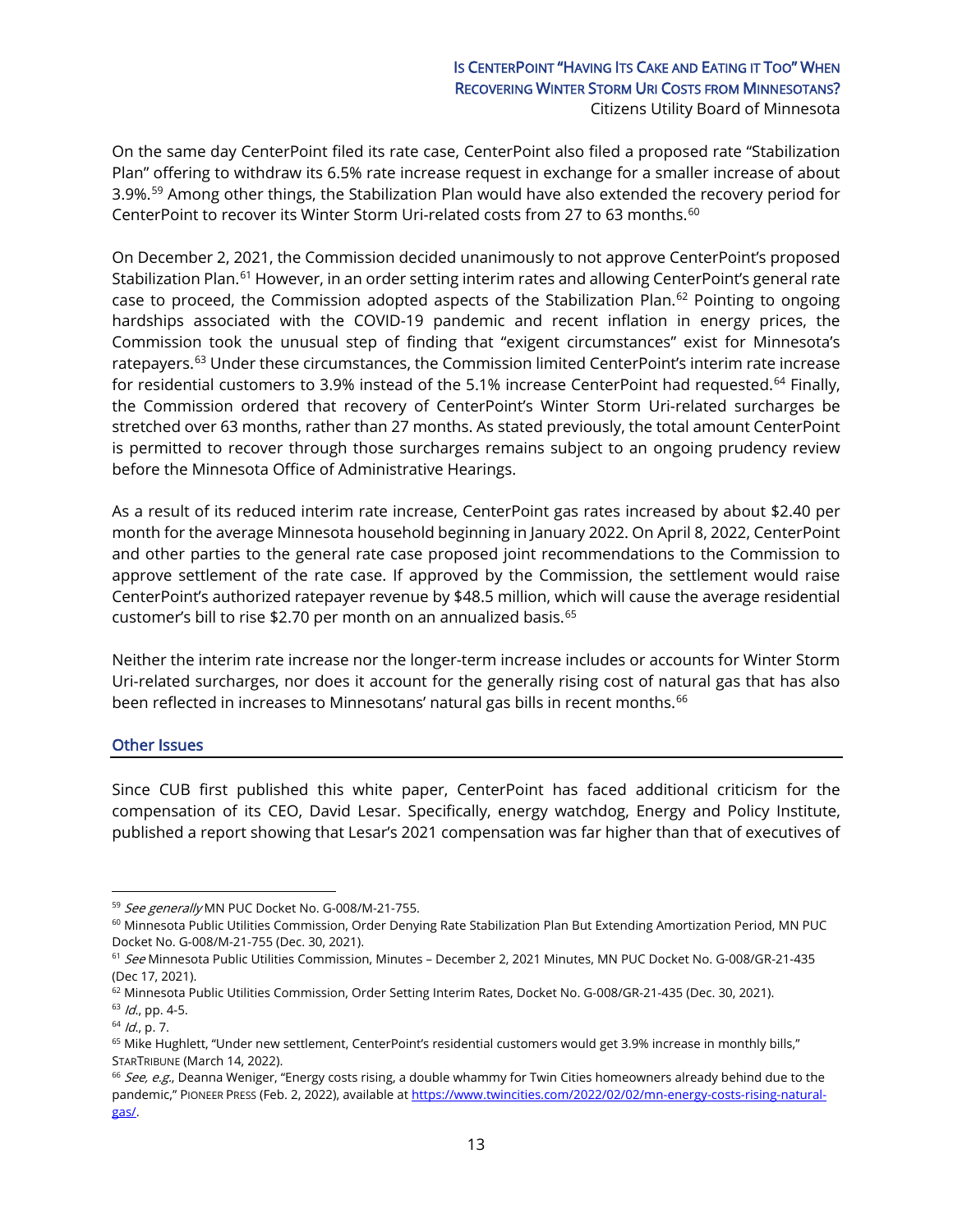## IS CENTERPOINT "HAVING ITS CAKE AND EATING IT TOO" WHEN RECOVERING WINTER STORM URI COSTS FROM MINNESOTANS? Citizens Utility Board of Minnesota

similar utility companies.<sup>67</sup> According to the report, the nearly \$38 million in compensation Mr. Lesar received in 2021 is double or triple the compensation of most other large utilities' CEOs and 366 times as much as the average CenterPoint employee. $68$  We also note that this amount is 515 times Minnesota's 2020 median household income.<sup>[69](#page-13-2)</sup> The report preceded a shareholder meeting where shareholders took the rare action of voting to disapprove Mr. Lesar's 2021 compensation. $^{70}$  $^{70}$  $^{70}$ 

CenterPoint defended Mr. Lesar's compensation, which it noted included a one-time retention award provided in stock[.71](#page-13-4) CenterPoint also said Lesar's performance "helped transform our company" and pointed to his efforts in establishing a longterm growth strategy, refocusing its core business and investing in reliability. According to a Houston Chronical report on shareholder's disapproval of Lesar's compensation, "CenterPoint's stock has outperformed other utilities, rising 54.1 percent since the end of 2020, compared to 25.4 percent for the S&P 500 Utility Sector Total Return Index."[72](#page-13-5)

#### **Conclusion**

Our intention in distributing this white paper is to present facts, as we understand them, about intersecting issues that cause us concern – and that we think CenterPoint's Minnesota customers deserve to know more about. CenterPoint has made clear to us, and we do not dispute, that the timing of the merger involving CenterPoint and Energy Transfer and Winter Storm Uri was coincidental; CenterPoint had been planning for and negotiating the merger well before Winter Storm Uri. Further, CenterPoint did not purchase gas from Energy Transfer to supply its Minnesota customers during the storm. For these reasons, we are not suggesting that CenterPoint intentionally capitalized on or exploited the circumstances surrounding Winter Storm Uri to enrich its shareholders at the expense of its ratepayers.

However, CenterPoint Energy, Inc.—a large Texas-based, corporation—seems to have performed very well for its shareholders in 2021. As noted above, CenterPoint's President and CEO recently told CenterPoint's shareholders and potential investors that "2021 was a great year for CenterPoint with quarter after quarter of meeting or exceeding expectations." This performance was partially driven by significant financial interests CenterPoint acquired in another, large Texas-based company that made egregious profits during Winter Storm Uri. CenterPoint Energy, Inc.'s CEO confirmed this was the case when he shared with investors and shareholders that CenterPoint earned \$1.3 billion in net, after tax proceeds from its sales of Energy Transfer equity, boosted by a 20% premium CenterPoint earned on Energy Transfer's increased unit prices. This boost to Energy Transfer's common unit price over a short

<span id="page-13-0"></span> $67$  Karlee Weinmann, "CenterPoint boosts CEO pay to \$37.8 million, blowing past other utilities," Energy and Policy Institute (Apr. 19, 2022), available at<https://www.energyandpolicy.org/centerpoint-raises-ceo-pay/>

<span id="page-13-1"></span><sup>68</sup> Id.

<span id="page-13-2"></span><sup>69</sup> See United States Census Bureau, QuickFacts Minnesota, available at

<https://www.census.gov/quickfacts/fact/table/MN/INC110220> (showing Minnesota's 2020 median household income to be \$73,382).

<span id="page-13-3"></span> $70$  Shelby Webb, "CEO's pay package rejected during meeting," Houston Chronicle (Apr. 23, 2022), available at

<span id="page-13-4"></span><https://www.houstonchronicle.com/business/energy/article/CenterPoint-shareholders-rebuke-CEO-David-17120936.php>  $71$  Id.

<span id="page-13-5"></span><sup>72</sup> Id.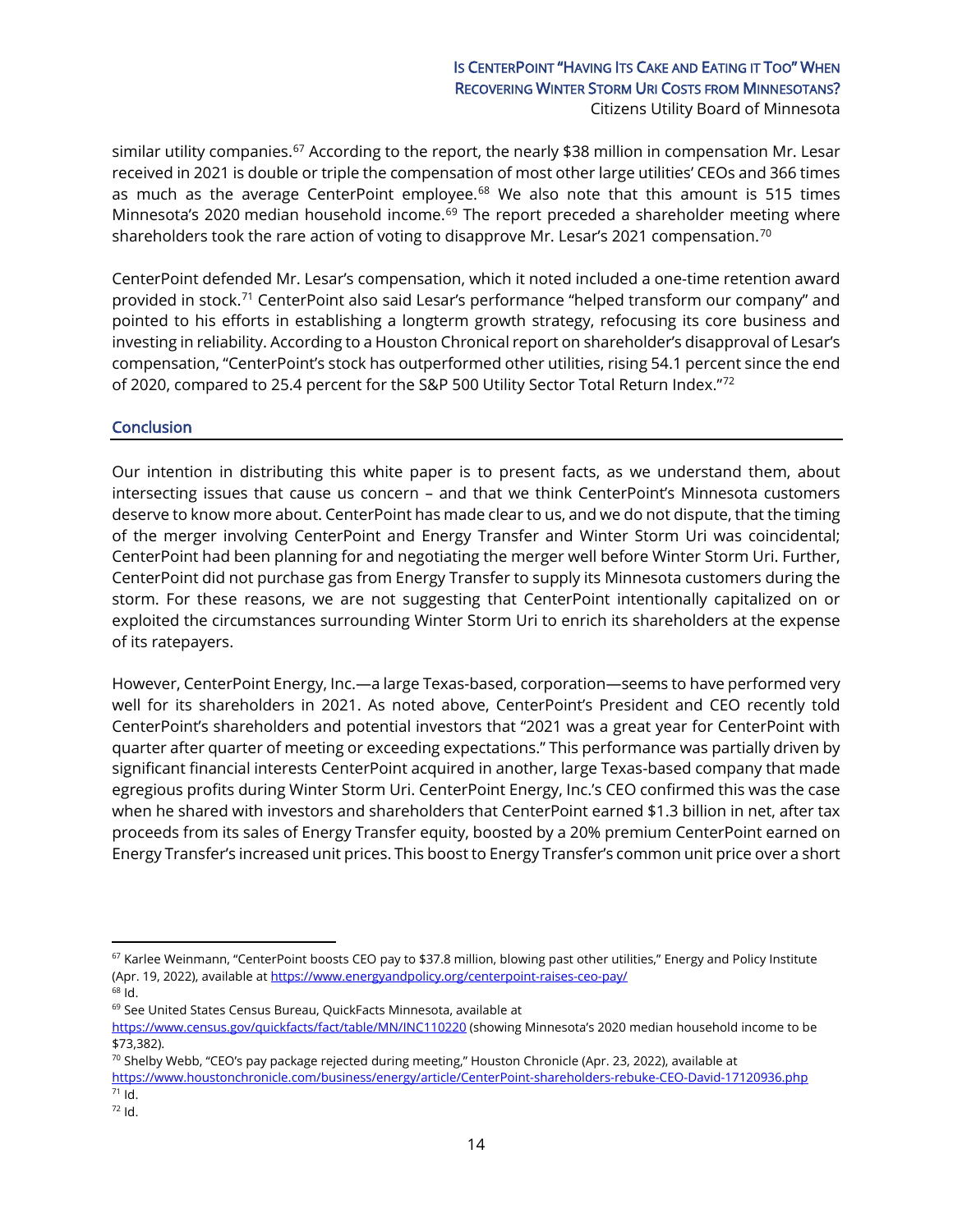time period is due, at least in part, to the enormous profits Energy Transfer earned during Winter Storm Uri.[73](#page-14-0)

This is deeply frustrating to us. Many Minnesotans, of course, have not been experiencing "quarter after quarter" of strong financial health. On the contrary, many Minnesotans are continuing to struggle with the economic fallout of the COVID-19 pandemic, inflation, rising costs of natural gas, and now Winter Storm Uri-related surcharges added to their natural gas bills. As Minnesotans navigate those challenges, we believe they deserve to know about the "tale of two economies" that has arisen for CenterPoint in the wake of Winter Storm Uri.

<span id="page-14-0"></span><sup>73</sup> Energy Transfer, Press Release: "Energy Transfer Reports First Quarter 2021 Results" (May 6, 2021) (Quarter 1 financial results "reflected the one-time impacts of [Winter Storm Uri] and reliable operations of [Energy Transfer]'s flexible, wellmaintained asset base, particularly its storage and transportation facilities in Texas").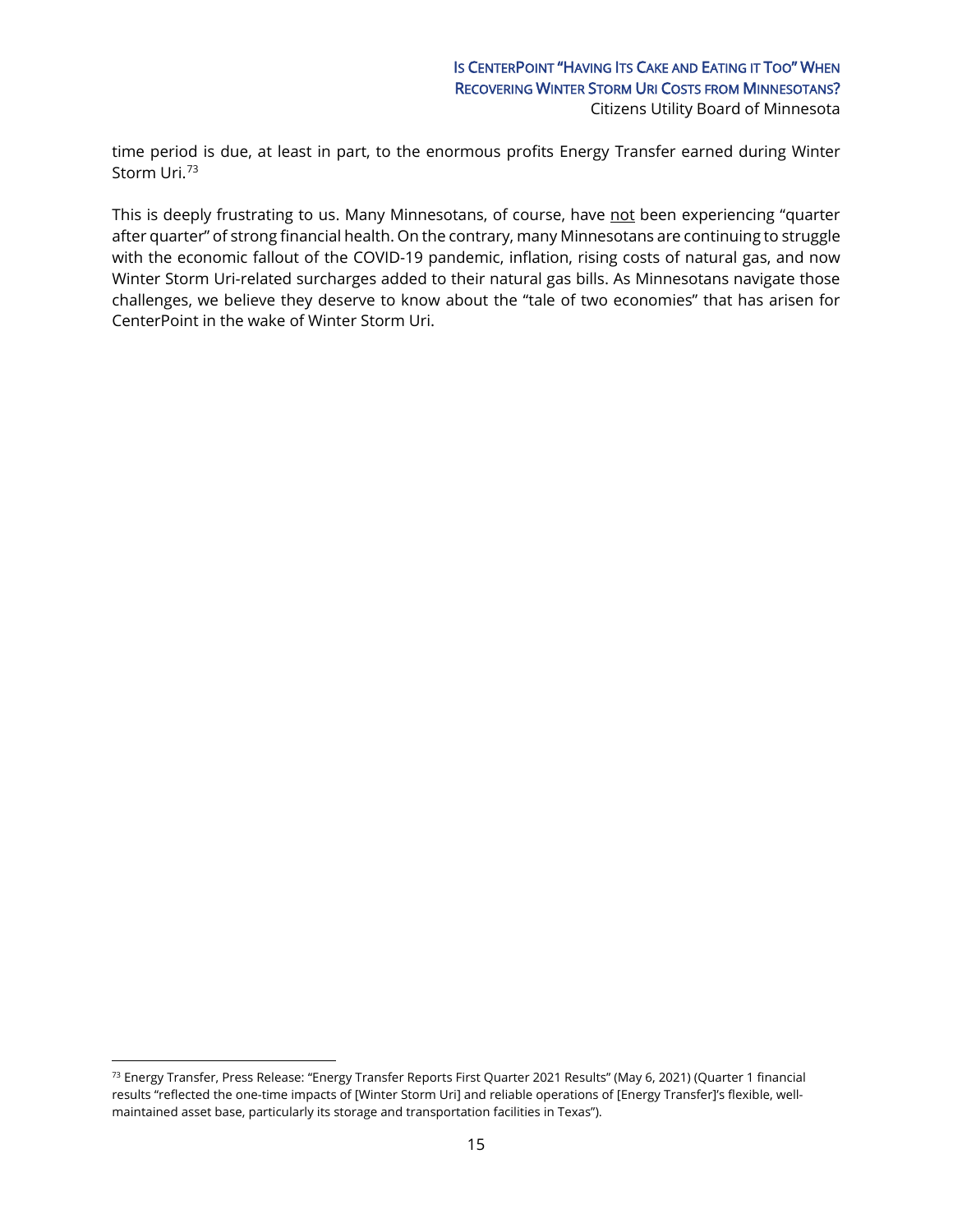CenterPoint Energy Minnesota Gas Docket No. G-008/AI-22-28 Exhibit B CenterPoint's Response to Questions Raised in CUB's Whitepaper Attached to its March 3, 2022, Comments Page 1 of 6

# **Background of Enable/Energy Transfer Transaction**

- 1) The business that CenterPoint Energy, Inc. disposed of, Enable Midstream (or "Enable"), was a master limited partnership formed by CenterPoint Energy, Inc. and OGE Corp. in 2013 to own, operate, and develop midstream energy infrastructure assets.
- 2) Prior to the Energy Transfer-Enable merger, CenterPoint Energy Inc. owned approximately 53.7% of the common units of Enable Midstream and shared joint ownership (50-50) of Enable Midstream's general partner (and related management interests) with OGE Corp. As with any master limited partnership, Enable Midstream's general partner was the party that ultimately directed the management of Enable Midstream-and common unitholders and preferred unitholders of Enable generally had no voting rights or ability to direct the management of Enable.
- 3) For the past several years, CenterPoint Energy Inc. has explored and publicly stated its intention to exit that ownership stake in Enable Midstream to refocus investments in its utility businesses culminating in the transaction to dispose of CenterPoint Energy Inc.'s interest in Enable through the acquisition of Enable by Energy Transfer.
- 4) When Energy Transfer acquired Enable, CenterPoint Energy Inc.'s ownership interests in Enable were not owned by CenterPoint Energy Resources Corp. ("CERC") (the legal entity for CenterPoint Energy Minnesota Gas) and were held by a separate subsidiary of CenterPoint Energy, Inc.
- 5) CenterPoint Energy Minnesota Gas customers were never impacted by the parent company's investments, profits and losses associated with this transaction.
- 6) CenterPoint Energy Minnesota Gas did not buy gas from Enable or Energy Transfer or any of their affiliates or subsidiaries during Winter Storm Uri. CenterPoint Energy Minnesota Gas did not transport gas on Enable or Energy Transfer or any of their affiliates or subsidiaries during Winter Storm Uri.
- 7) As of December 31, 2021, CenterPoint Energy, Inc. owned approximately 1.6% of the common units of Energy Transfer. CenterPoint Energy, Inc. does not own any interest in Energy Transfer's general partner, is not on the board of Energy Transfer's general partner and does not have any governance rights over Energy Transfer. CenterPoint Energy, Inc.'s overall interest and temporary affiliate relationship is explained in the initial Petition filed in this docket.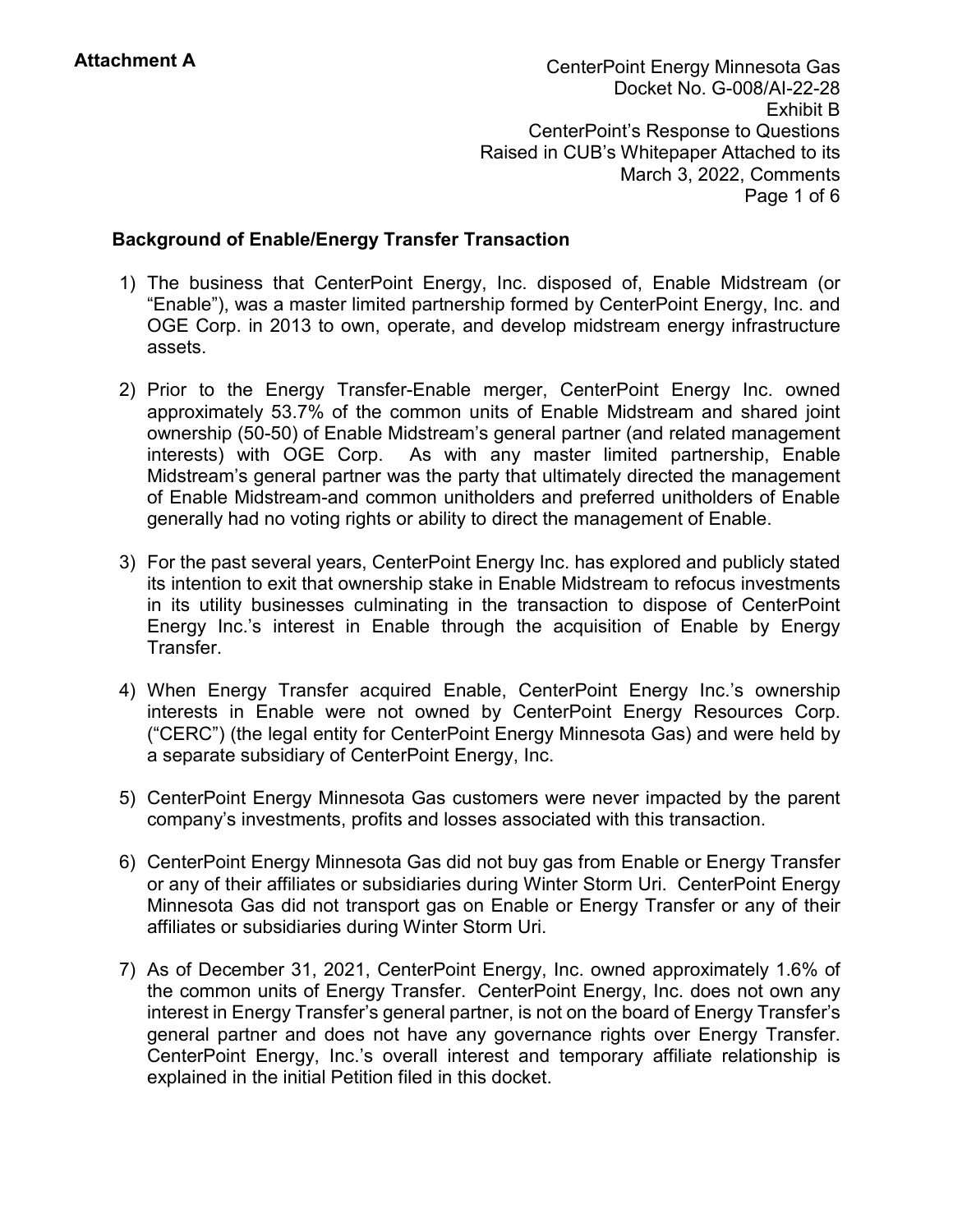CenterPoint Energy Minnesota Gas Docket No. G-008/AI-22-28 Exhibit B CenterPoint's Response to Questions Raised in CUB's Whitepaper Attached to its March 3, 2022, Comments Page 2 of 6

- 8) In compliance with a long-standing Commission Order, CenterPoint Energy Minnesota Gas must maintain an approximate 50/50 cap structure, and MN utility customers are insulated from the profits and losses of CenterPoint Energy, Inc.'s unregulated investments.
- 9) Overall, the transaction represented CenterPoint Energy, Inc.'s divestiture of midstream assets. It was not a "merger" for practical purposes as it relates to CenterPoint Energy, Inc. CenterPoint Energy, Inc. had previously stated its intent to divest its midstream assets because of the associated volatility and the desire to focus on its regulated businesses.
- 10) The net proceeds of the sales of Energy Transfer common units and preferred units, again never part of the MN operations, were used to pay down debt at CenterPoint Energy, Inc.

# **Answers to Questions Posed in CUB's Whitepaper**

- **Q1. What is the total of proceeds or earnings CenterPoint has received as a result of the merger, its financial interests in Energy Transfer, and/or its subsequent sale or liquidation of Energy Transfer equity interests?**
- A1. CenterPoint Energy Minnesota Gas is not implicated whatsoever in the acquisition of Enable by ET. As previously disclosed, CenterPoint Energy, Inc. had determined to dispose of its ownership in Enable. The acquisition by ET of Enable greatly facilitated that exit from CenterPoint Energy, Inc.'s midstream investments. As disclosed in CenterPoint Energy, Inc.'s 10-K, as of December 31, 2021, CenterPoint Energy, Inc.'s sale of ET units yielded proceeds of approximately \$1.3 billion pre-tax, net of transaction costs:

| <b>Equity Security/Date Sold</b>                | <b>Units Sold</b> |   | Proceeds (2)  |  |
|-------------------------------------------------|-------------------|---|---------------|--|
|                                                 |                   |   | (in millions) |  |
| <b>Energy Transfer Common Units</b>             |                   |   |               |  |
| December 8, 2021 $\alpha$                       | 50,000,000        | S | 384           |  |
| December 10, 2021                               | 100,000,000       | S | 745           |  |
| <b>Energy Transfer Series G Preferred Units</b> |                   |   |               |  |
| December 13, 2021                               | 192,390           |   | 191           |  |

CenterPoint Energy's sales of equity securities during the year ended December 31, 2021 are as follows:

(1) Settlement date for a forward sale transaction that CNP Midstream entered into through a Forward Sale Agreement on September 1, 2021 with an investment banking financial institution for 50 million Energy Transfer Common Units CNP Midstream received as consideration in the Enable Merger in exchange for the proceeds of the forward sale transaction.

(2) Proceeds are net of transaction costs.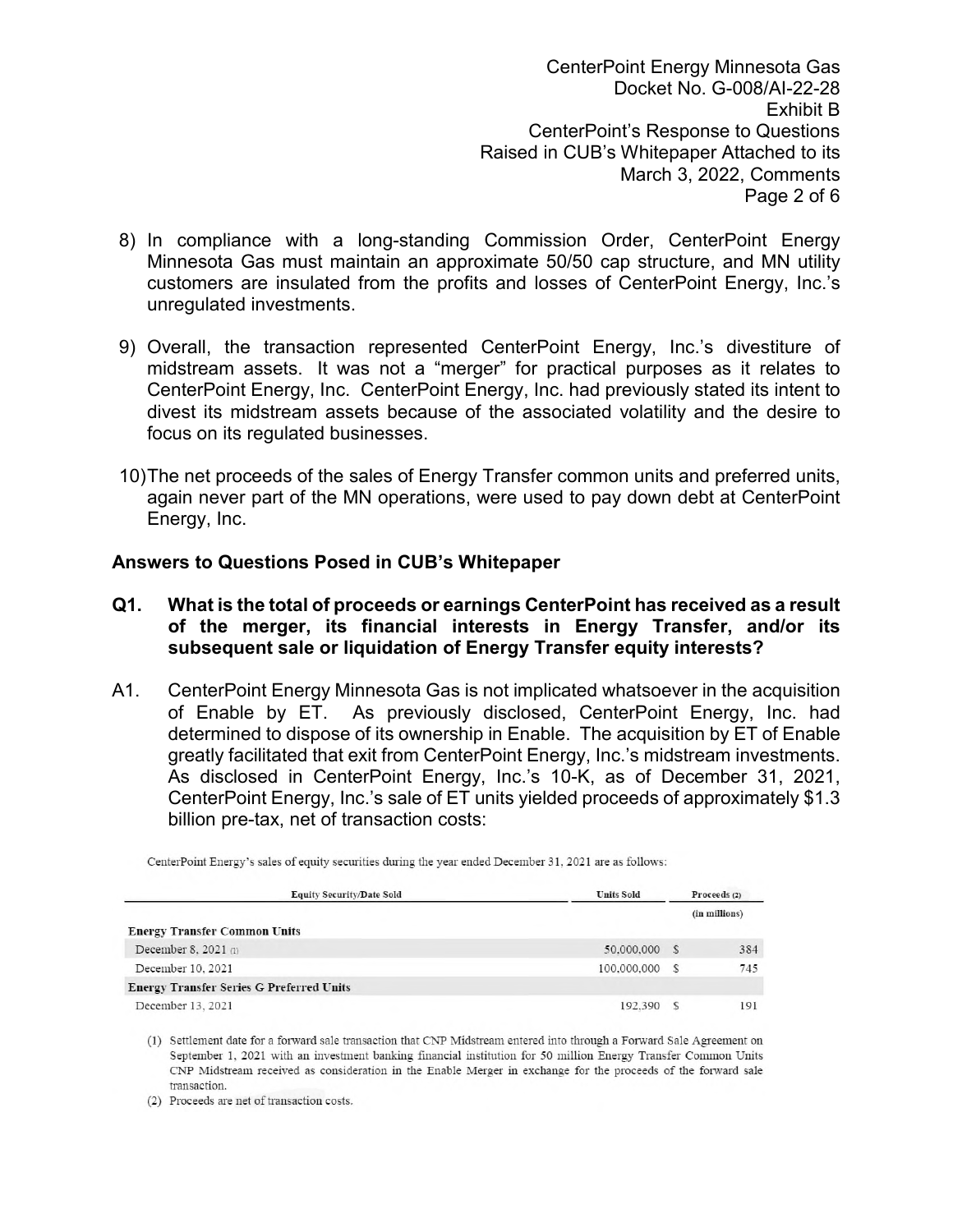CenterPoint Energy Minnesota Gas Docket No. G-008/AI-22-28 Exhibit B CenterPoint's Response to Questions Raised in CUB's Whitepaper Attached to its March 3, 2022, Comments Page 3 of 6

## **Q2. What is the estimated amount of proceeds or earnings CenterPoint expects to receive in the future through its financial interest in Energy Transfer?**

A2. On December 31, 2021, CenterPoint Energy, Inc. held \$420m in ET common and \$196m in ET preferred units on its balance sheet.

| Shares Held at December 31. |            |      |                          |  |
|-----------------------------|------------|------|--------------------------|--|
|                             |            |      | <b>Carrying Value at</b> |  |
| 2021<br>2020                |            | 2021 |                          |  |
|                             |            |      | (in milli                |  |
| 10.212.945                  | 10.212,945 |      | 251                      |  |
| 872,503                     | 872,503    |      | 569                      |  |
| 50,999,768                  |            |      | 420                      |  |
| 192,390                     |            |      | 196                      |  |
|                             |            |      | 3                        |  |
|                             |            |      | 1.439                    |  |
|                             |            |      | s                        |  |

As shown in CenterPoint Energy, Inc.'s 10-K filed on February 22, 2022, the 2021 sales of ET units resulted in net loss on sale:

|                                          | <b>Gains (Losses) on Equity Securities</b> |                                |      |            |      |     |
|------------------------------------------|--------------------------------------------|--------------------------------|------|------------|------|-----|
|                                          |                                            | <b>Year Ended December 31,</b> |      |            |      |     |
|                                          | 2021                                       |                                | 2020 |            | 2019 |     |
|                                          |                                            |                                |      |            |      |     |
| AT&T Common                              | S                                          | $(43)$ \$                      |      | $(105)$ \$ |      | 108 |
| <b>Charter Common</b>                    |                                            | (8)                            |      | 154        |      | 174 |
| <b>Energy Transfer Common Units</b>      |                                            | (124)                          |      |            |      |     |
| Energy Transfer Series G Preferred Units |                                            | 2                              |      |            |      |     |
| Other                                    |                                            |                                |      |            |      |     |
|                                          |                                            | (172)                          |      | 49         |      | 282 |

CenterPoint Energy, Inc.'s ownership is below the 5% affiliate interest threshold, as explained in AI-22-28. There are no accounting entries to -CenterPoint Energy Minnesota Gas associated with this transaction.

# **Q3. Do CenterPoint's Minnesota customers benefit from the merger? If so, how?**

A3. CenterPoint Energy Minnesota Gas customers are completely insulated from direct effects of the transaction, including the years' long investment in Enable, the acquisition of Enable by ET, the resulting investment in ET and all profits and losses arising therefrom. More indirectly, CenterPoint Energy Minnesota Gas customers benefit from the financial health and stability of the parent company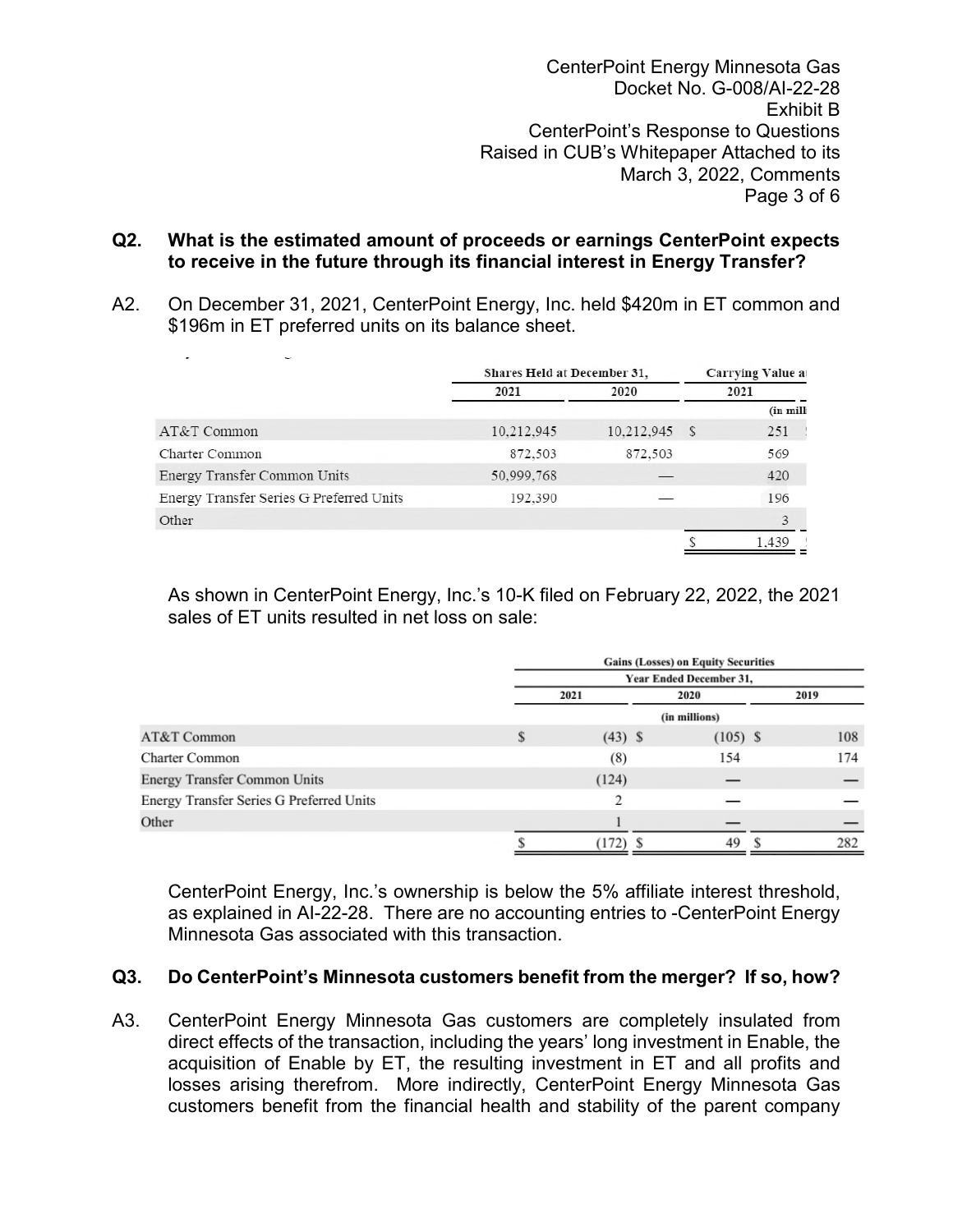CenterPoint Energy Minnesota Gas Docket No. G-008/AI-22-28 Exhibit B CenterPoint's Response to Questions Raised in CUB's Whitepaper Attached to its March 3, 2022, Comments Page 4 of 6

CNP, Inc. and its intent to focus on further investments to support the reliability, resiliency, and safety of the core regulated utilities.

- **Q4. How do revenue and earnings CenterPoint received through the merger, its financial interest in Energy Transfer, and/or subsequent sales of its interest in Energy Transfer affect CenterPoint's need to recover Winter Storm Urirelated costs from Minnesotans?**
- A4. None of these has any effect on CenterPoint Energy Minnesota Gas customers, just as the years' long investment in Enable, the acquisition of Enable by ET, the resulting investment in ET and its profits and losses had no effect on our customers.

# **Q5. How do revenue and earnings CenterPoint received through the merger, its equity interest in Energy Transfer, and/or subsequent sales of its interest in Energy Transfer affect CenterPoint's need to raise Minnesotans' rates?**

- A5. There is no correlation between any of these and CenterPoint Energy Minnesota Gas's rates which are set based on costs to serve Minnesota customers and not based on financial transactions of CenterPoint Energy, Inc. or other affiliates.
- **Q6. Does CenterPoint's financial interest in Energy Transfer create a conflict of interest for CenterPoint to participate in regulatory investigations of pricegouging or market manipulation during Winter Storm Uri (or in subsequent extreme weather events, including the winter storm affecting Texas in February 2022)?**
- A6. No. CenterPoint Energy, Inc.'s continued ownership of ET units, as described in this docket, falls well below the statutory affiliate threshold and has no relationship to the costs CenterPoint Energy Minnesota Gas incurred during the February Winter Storm event. CenterPoint Energy Minnesota Gas did not purchase supplies from Enable or ET during the event and therefore the transaction has no bearing whatsoever on the Company's after-event actions.

## **Q7. Does CenterPoint's financial interest in Energy Transfer create a conflict of interest for CenterPoint to pursue contract, or other private, claims (if any exist) against Energy Transfer or other entities involved in the sale, storage, or transport of natural gas during Winter Storm Uri?**

A7. No. CenterPoint Energy, Inc.'s continued ownership of ET units, as described in this docket, falls well below the statutory affiliate threshold and has no relationship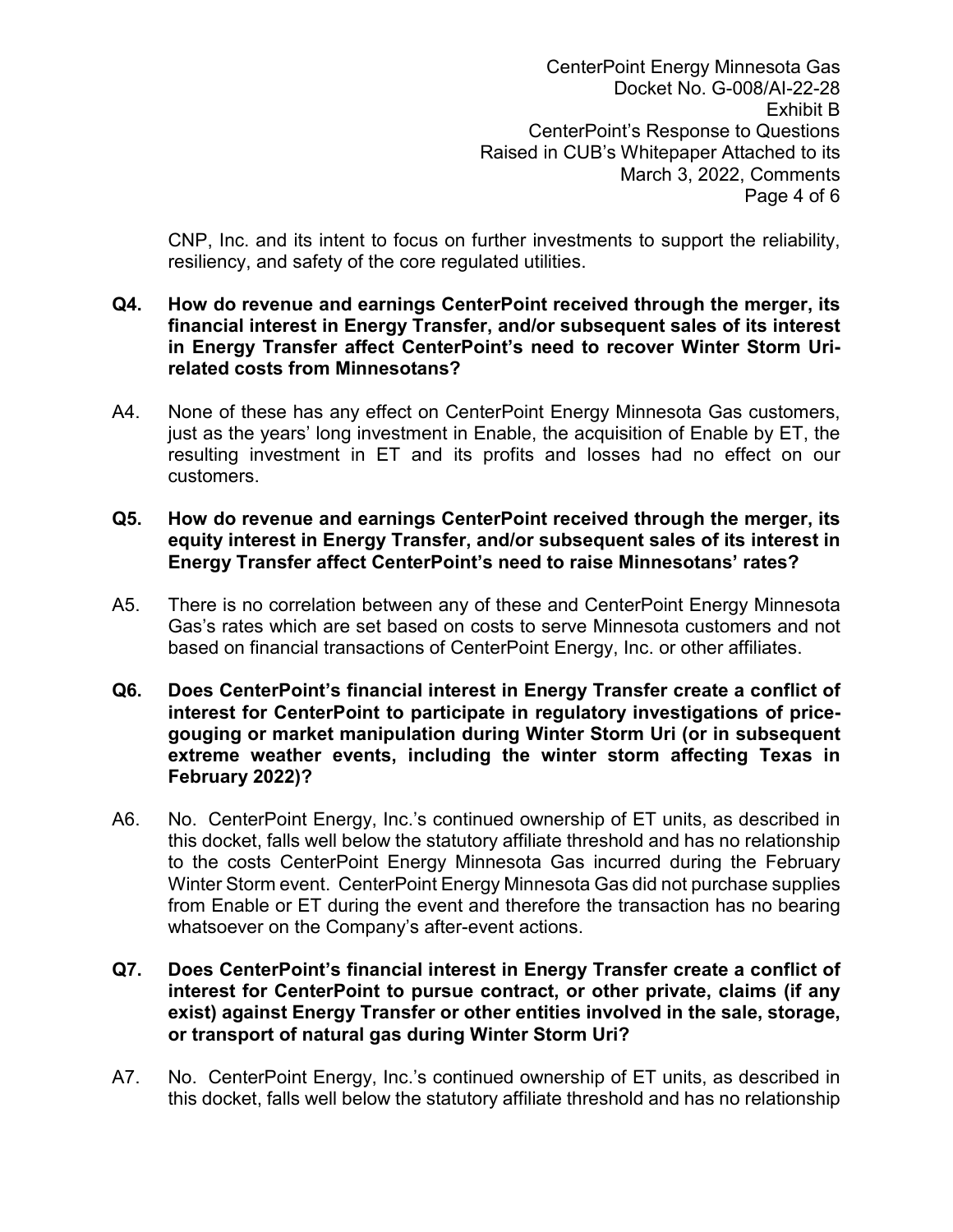CenterPoint Energy Minnesota Gas Docket No. G-008/AI-22-28 Exhibit B CenterPoint's Response to Questions Raised in CUB's Whitepaper Attached to its March 3, 2022, Comments Page 5 of 6

to the costs CenterPoint Energy Minnesota Gas incurred during the February Winter Storm event. CenterPoint Energy Minnesota Gas did not purchase supplies from Enable or ET during the event and therefore the transaction has no bearing whatsoever on the Company's after-event actions.

# **Answers to Supplemental Questions Posed by CUB during Meeting on March 11, 2022**

# **Q8. What are the voting rights associated with CenterPoint's preferred and common stock shares in ET?**

A8. The Minnesota affiliated interest statute defines affiliated interests as, among other things, corporations in which five percent or more of voting securities is owned by any person or corporation owning five percent or more of voting securities of public utility or any person or corporation in the chain of successive ownership of five percent or more of voting securities. CenterPoint Energy, Inc.'s holdings in Energy Transfer common and preferred units are not significant enough to provide any influence over ET. As noted above, as of December 31, 2021, CenterPoint Energy, Inc. held approximately 1.6% of all of the outstanding Energy Transfer common units. CenterPoint Energy, Inc. does not have an ownership interest in Energy Transfer's general partner, is not on the board of Energy Transfer's general partner, and does not have any governance rights over Energy Transfer.

# **Q9. Are the force majeure and contract remedy provisions of the Energy Transfer contract standard?**

- **a. Could CNP have negotiated more protective force majeure provisions for its customers**
- **b. Could CNP have negotiated more protective contract remedies for customers?**
- **c. Could CNP have included provision for claw back of payments found to be price gouging?**
- A9. The force majeure terms are addressed in the standard Base Agreement underlying CenterPoint Energy Minnesota Gas's gas supply agreement with ETC, which was signed in 2007, and filed as Exhibit B to the initial Petition. The Base Agreement terms come directly from the North American Energy Standards Board ("NAESB") Base Contract for Sale and Purchase of Natural Gas agreement—a base contract that is widely utilized in the industry in agreements for trading gas supplies. NAESB has a committee that focuses on developing a balanced agreement. According to NAESB it "serves as an industry forum for the development and promotion of standards which will lead to a seamless